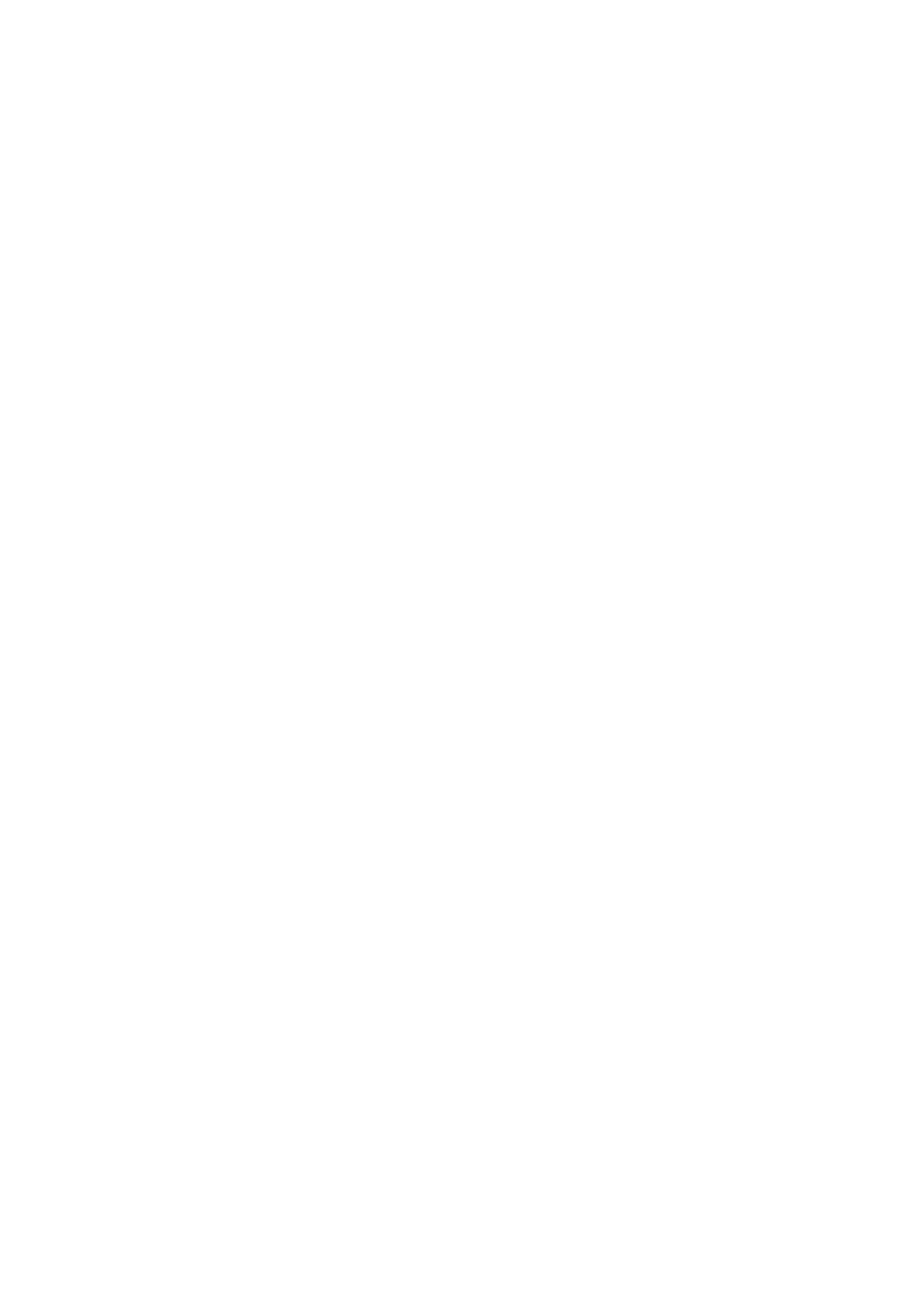# **EUROPEAN UNIVERSITY INSTITUTE MAX WEBER PROGRAMME**

*COMECON Integration and the Automobile Industry: the Czechoslovak Case*

VALENTINA FAVA

EUI Working Paper MWP No. 2008/18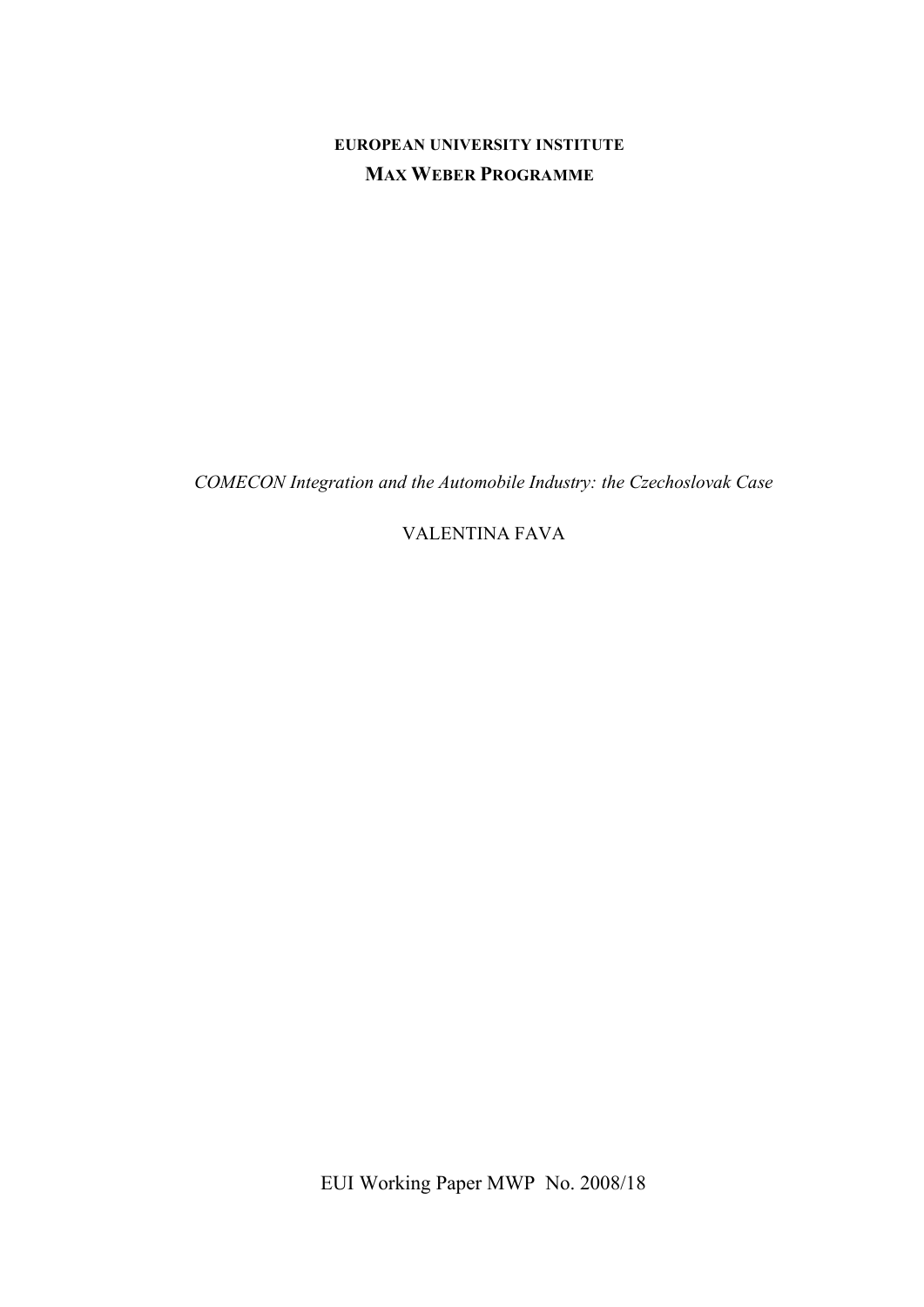This text may be downloaded for personal research purposes only. Any additional reproduction for other purposes, whether in hard copy or electronically, requires the consent of the author(s), editor(s). If cited or quoted, reference should be made to the full name of the author(s), editor(s), the title, the working paper or other series, the year, and the publisher.

The author(s)/editor(s) should inform the Max Weber Programme of the EUI if the paper is to be published elsewhere, and should also assume responsibility for any consequent obligation(s).

ISSN 1830-7728

© 2008 Valentina Fava

Printed in Italy European University Institute Badia Fiesolana I – 50014 San Domenico di Fiesole (FI) Italy

> http://www.eui.eu/ http://cadmus.eui.eu/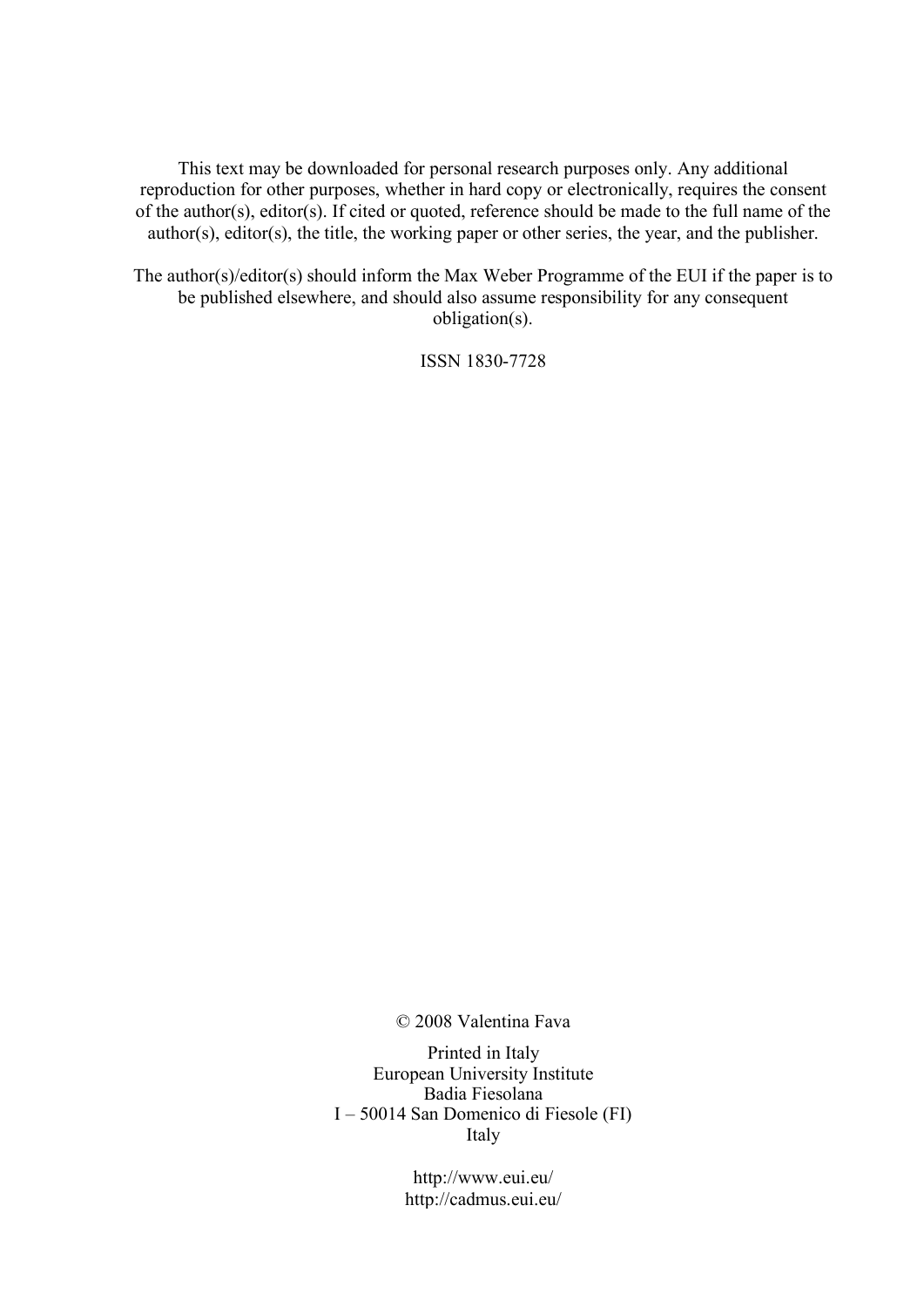#### **Abstract**

This paper examines the effects of the actions of the Council for Mutual Economic Assistance (COMECON) negotiation on the development of automobile production in Czechoslovakia between 1949 and 1965. It investigates the reasons that led to the failure of a closer integration of automobile production in the COMECON bloc; it explores which and whose needs oriented the decision-making process and considers which consequences the failure of a more integrative policy had on the Czechoslovak enterprise Skoda. The paper sheds light on a specific project, elaborated in 1949 by Czechoslovak specialists, that intended to ensure the national producer a leading role in the Comecon international division of labour. The specialists' effort to protect the national automobile industry was motivated by the relevance for the entire engineering sector of the hard currency revenues of export-led automobile production. The paper argues that the rejection of the Czechoslovak project and the Comecon failure to elaborate a coherent and technically affordable plan to establish a multilateral product specialization within the People's democracies, blocked for almost a decade the modernization of automobile production in Czechoslovakia. This determined the decline of competivness of Skoda products on capitalist markets and trapped the country's automobile industry in the "Fordism in one country" described by Abelshauser for the GDR.

#### **Keywords**

Czechoslovakia, COMECON, automobile industry, Fordism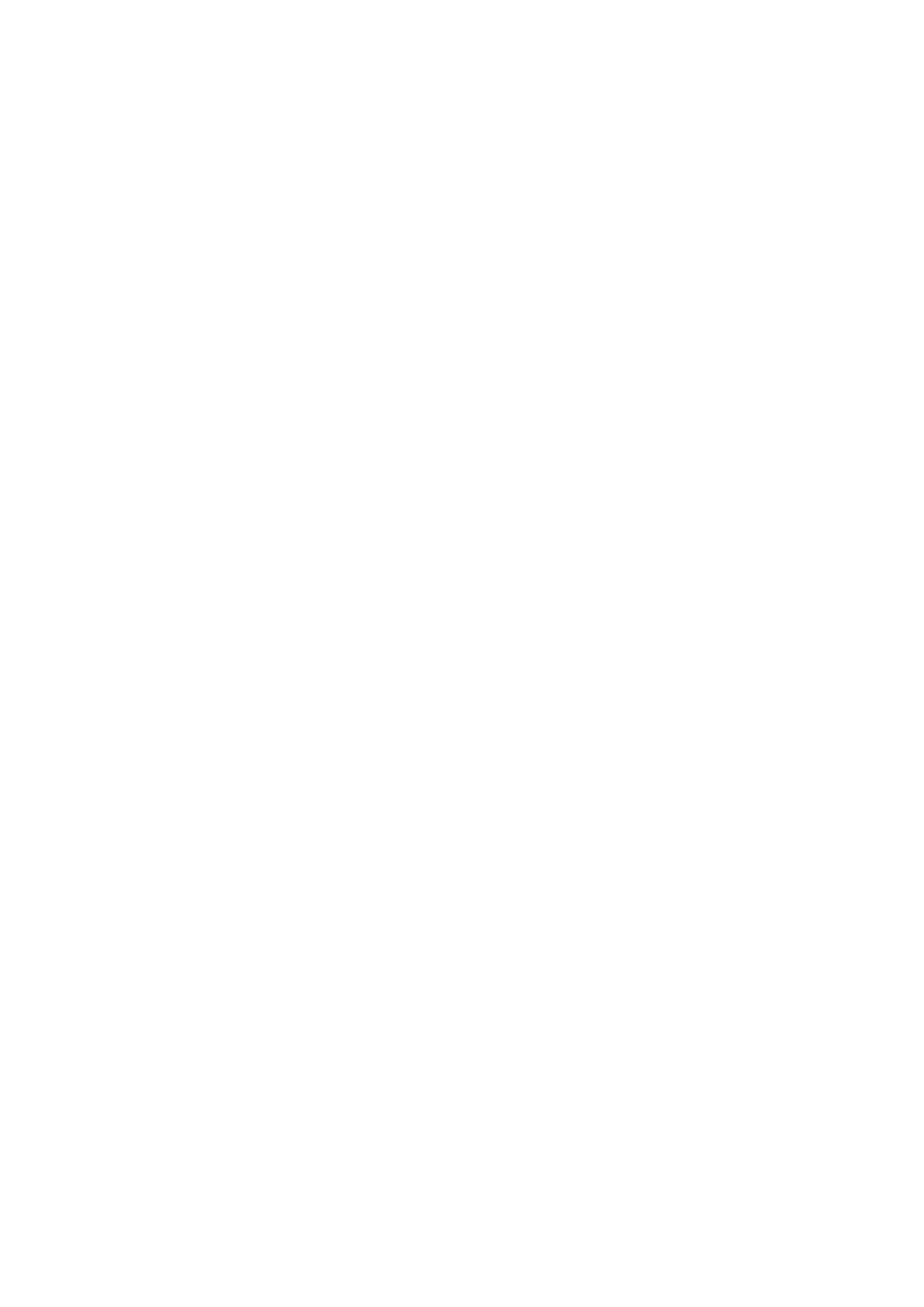*COMECON Integration and the Automobile Industry: the Czechoslovak Case*♣

## VALENTINA FAVA

#### Max Weber Post-Doctoral Fellow (2007-2008) European University Institute, Florence, Italy

#### **1. Introduction**

 $\overline{a}$ 

The case of the motor vehicle industry is emblematic of the difficulties of economic integration in the socialist bloc. It appeared the ideal sector to organize along the lines of product specialization, as originally envisioned by the Council for Mutual Economic Assistance (COMECON) which, beginning in 1949, was intended to become an international organization that, with integration and specialization as its guiding principles, would eliminate industrial autarchy and parallel investments in the Eastern European bloc. From this perspective, the motor vehicle sector would have enjoyed considerable advantages from the economies of scale that an intraregional division of work would have allowed.

However, as far as the automotive industry was concerned, COMECON integration meant above all trade agreements and some scientific and technical cooperation programs between governments: most of the member states kept producing their own complete vehicles and components, and after the 1960s many of them signed licensing agreements with Western producers. Thus, almost a decade after the first COMECON meeting an expensive partnership with the West, intended to assist small national producers, was given preference over a more ample collaboration and integration between the member states and, with rare exceptions, these same small national producers tended to produce components and systems internally.<sup>1</sup>

<sup>♣</sup> Earlier versions of this paper have been presented and discussed at the conference "Economics and integration in western and eastern Europe after the Second World War" held in Potsdam on 29th March-31st March 2007 and on November  $29<sup>th</sup> 2007$  at the research seminar organized by prof. Giovanni Federico on "Recent advances in economic history", European University Institute, Florence. I am grateful to the participants for their useful comments.

<sup>1</sup> *J. Laux*, The European Automobile Industry, New York, 1992, pp. 212-213 and *T. Bauer/ K. A. Soos*, Inter-firm Relations and Technological Change in Eastern Europe- The case of the Hungarian Motor Industry, in: Acta Oeconomica, 23, 1979, pp. 285-302; on the automobile industry in the Socialist countries see also Actes du Gerpisa, A' l'est du nouveau? , 39, 2005.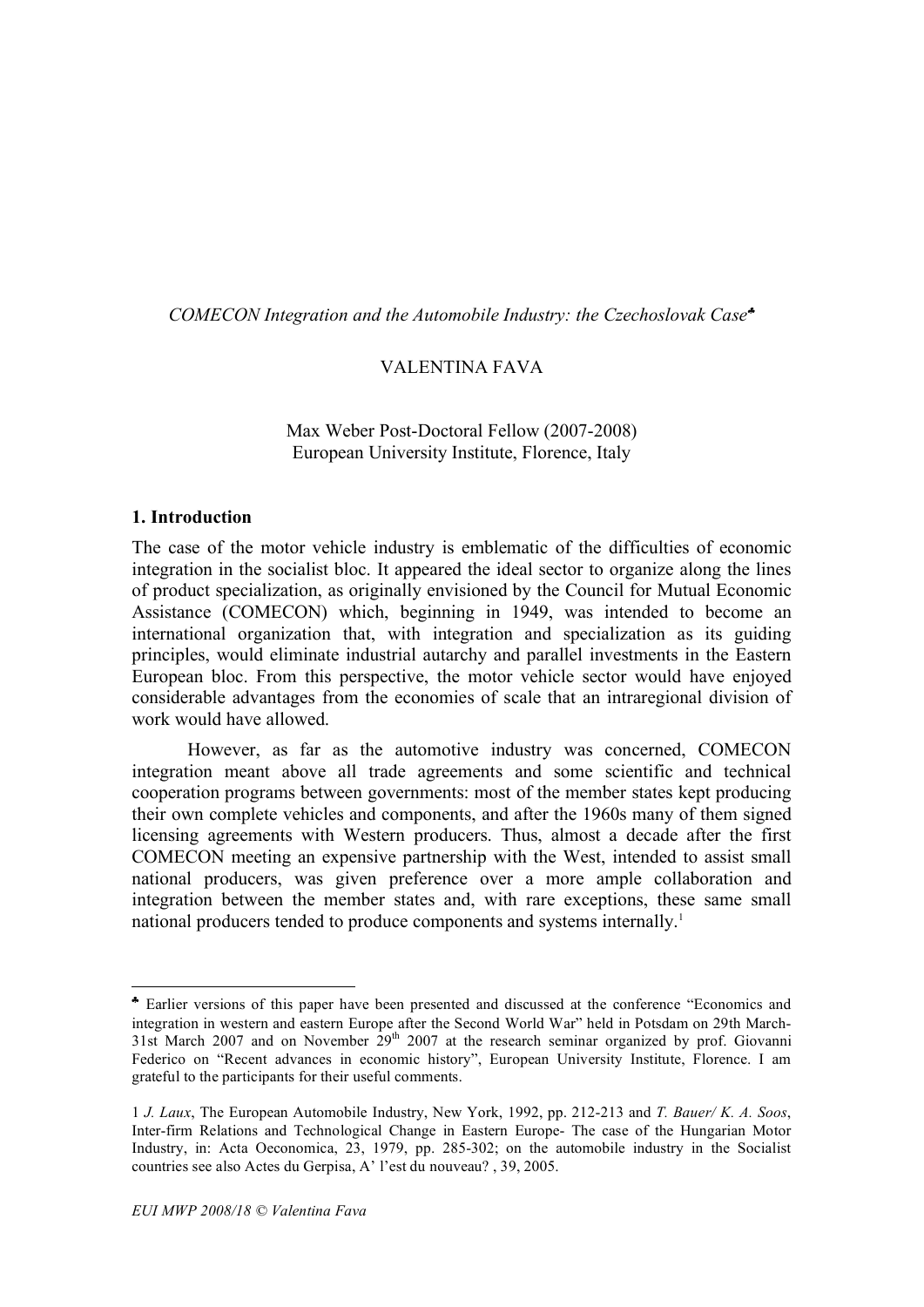Drawing from the study of the Czechoslovak automobile industry, the present paper formulates some hypotheses about the motives that led to the failure of the COMECON project of intraregional division of labour in the automotive sector and its consequences on the development of the sector in the Soviet bloc.

The main thesis discussed in this paper is that the failure of COMECON to achieve greater industrial integration precipitated the new contracts with capitalist enterprises in the 1960s. In particular while the main stream historiography on COMECON integration concentrates on the years of Krutschev's leadership, after 1954, this paper attempts to demonstrate that the failure of the first COMECON negotiations between 1949-1954 undermined the possibility of success of upcoming cooperation agreements among COMECON members and condemned the automobile industry of the Soviet bloc to technological dependence on Western automotive technology. In this perspective, the Soviet delay in supporting a rational and technically affordable plan of integration at COMECON level not only prevented the introduction of mass production managerial practices and technology until the beginning of the 1960s but forced the satellites to sever traditional suppliers' relations with Western European companies without providing a viable alternative until the late 1960s.

Furthermore, the paper aims at challenging the assumption that the decision making at COMECON level concerning the automotive sector did follow any Soviet-led scientific and rational plan. It intends to demonstrate that the COMECON failure in promoting a division of labour in the automotive sector in the area was due to the failed implementation of a plan that was neither coherent nor technologically sustainable and was the result of the nationalistic tensions opposing the member states combined with the Soviet hegemonic ambitions.

The paper proceeds as follows: section two offers an overview on the mainstream literature dealing with the aims and results of COMECON activity. Sections three and four focus on the Czechoslovak economic bureaucracy's attitude towards COMECON integration and on the Czechoslovak proposal concerning the COMECON division of work in the motor vehicles industry. Section five describes the effects of the COMECON intervention on the Czechoslovak automobile industry. Finally, the sixth section of the paper provides some data on the Czechoslovak trade and production of automobiles from 1949 to 1965 in order to assess the short and medium term consequences of the rejection of the Czechoslovak proposal on Škoda's production and exports.

#### **2. COMECON studies and the "sovietization" paradigm. Some recent works.**

COMECON was founded in January 1949 at the urging of the Soviet Union. It was the Soviet answer to the Marshall Plan and the creation of the OEEC. Its formal aim was to institutionalize the integration of the economies of Eastern and Central European countries, eliminating economic independence and parallel investments without violating the sovereignty of its member states (originally including Czechoslovakia,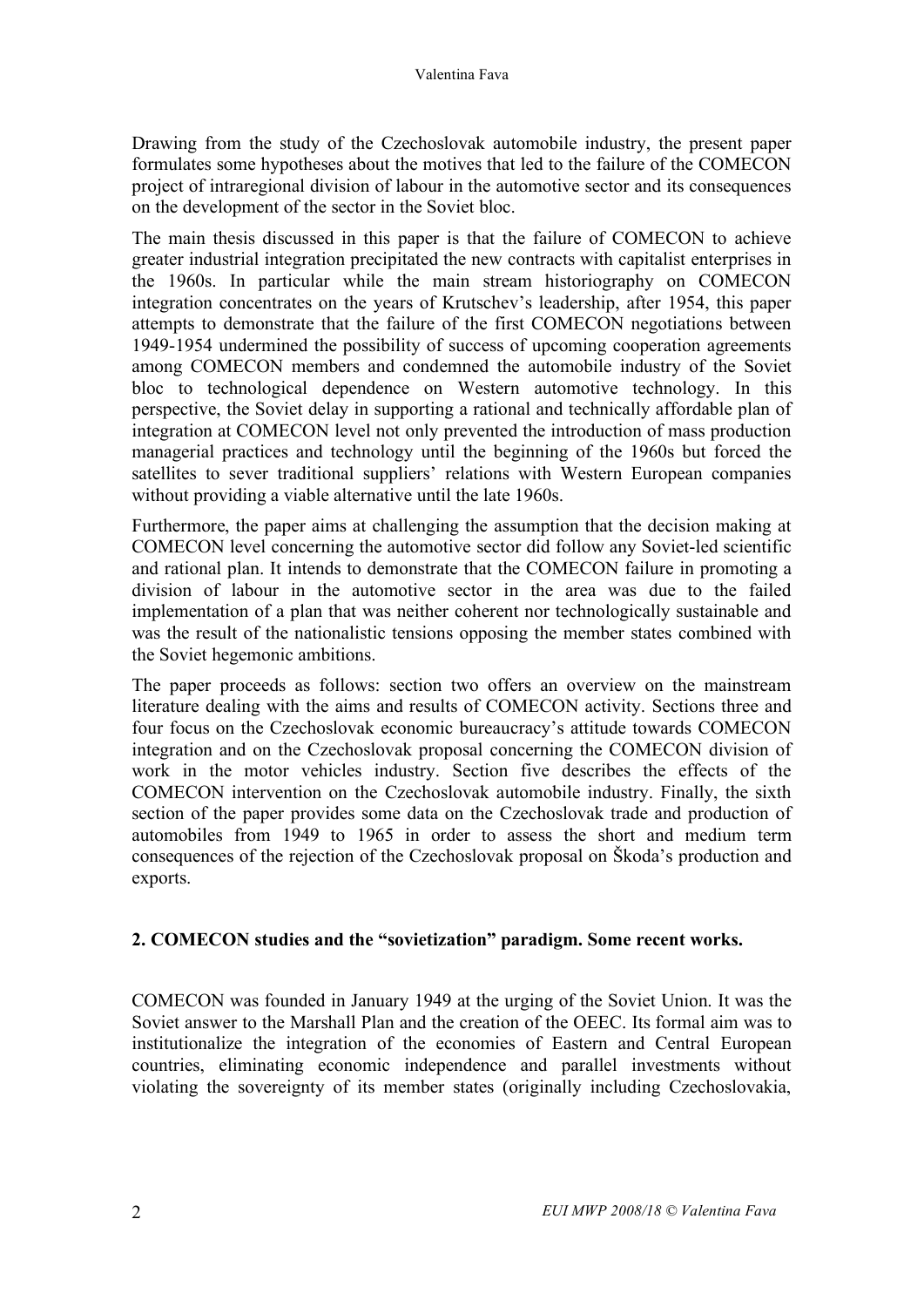Bulgaria, Romania, Poland and Hungary; East Germany and Albania were admitted later). 2

Its activity can be broken down into three stages: the initial years, 1949-1954, characterized by fruitless negotiation on scientific and technical cooperation and coordination of long-term planning, the years from 1954 and 1963, when Khrushchev expanded its role and gave it a permanent structure, but failed in his attempt to create a body with supranational powers able to make COMECON decisions effective, and the third stage, which began with the oil crisis of the early seventies and ended with its dissolution, in 1991, during which the COMECON countries were increasingly dependent on Soviet subsidies on the one hand and on Western credit on the other.

The economic integration between the COMECON member countries has been a favourite topic among Western scholars, and the literature seems to agree on its overall failure, or at least in underscoring the gap between the declared objectives and what the COMECON was actually able to achieve in its fifty years of existence. 3

Particularly negative judgments have been directed at the issues of coordination of planning and product specialization. The division of long-term production plans among the member states was perhaps the most ambitious of the objectives COMECON attempted to realize and was the dominant topic of internal debate from the very first meetings, in 1949/50. After 1954 it became the object of a formal analysis and decisionmaking system known as a "coordination procedure", whose efficacy was however hampered by the practice of starting from the plans already approved by the single nations instead of from new guidelines. In fact, cooperation between countries proved more difficult, and all attempts to endow the COMECON with a planning body with supranational powers failed.<sup>4</sup>

A different verdict, although still not completely positive, has been given on the issue of the reorientation of trade flows within the COMECON area (intraregional trade). In any case, as has been pointed out, data alone are insufficient to distinguish the effects of the interventions of the COMECON from those of other factors, such as the impact of the embargo imposed by the West, the process of Western economic integration or even simply the various development policies in force in the member countries.

The reasons for the difficulties encountered by the COMECON have been discussed in depth.

A first series of problems was identified in the technical difficulties tied to the organization of foreign trade in planned economies, as well as the difficulties linked to a range of issues, including a lack of currency exchange mechanisms, inadequate price-

 <sup>2</sup> On the institutional history of Comecon see the seminal work by *M. Kaser*, Comecon. Problemi di integrazione nelle economie pianificate, Milan 1976 [Comecon. Integration problems of the planned economies, London 1967].

<sup>3</sup> *A. Korbonski*, Theory and Practice of Regional integration: the case of Comecon, in International Organization, 24/4, 1970, pp. 942-977 and *Id*., Detente, East-West Trade, and the Future of Economic Integration in Eastern Europe in: World politics, 24/4, 1976; in his first article Korbonski adopted the definition of integration given by M. Kaplan, 1957: "process by which separate economic systems have been developing a common framework for the common pursuit of some economic goals (growth and industrialization) and for the common implementation of some economic policies (coordination of national plans, specialization in production and maximization of regional trade)", p. 947. 4 *Kaser*, 1967, pp. 61-89.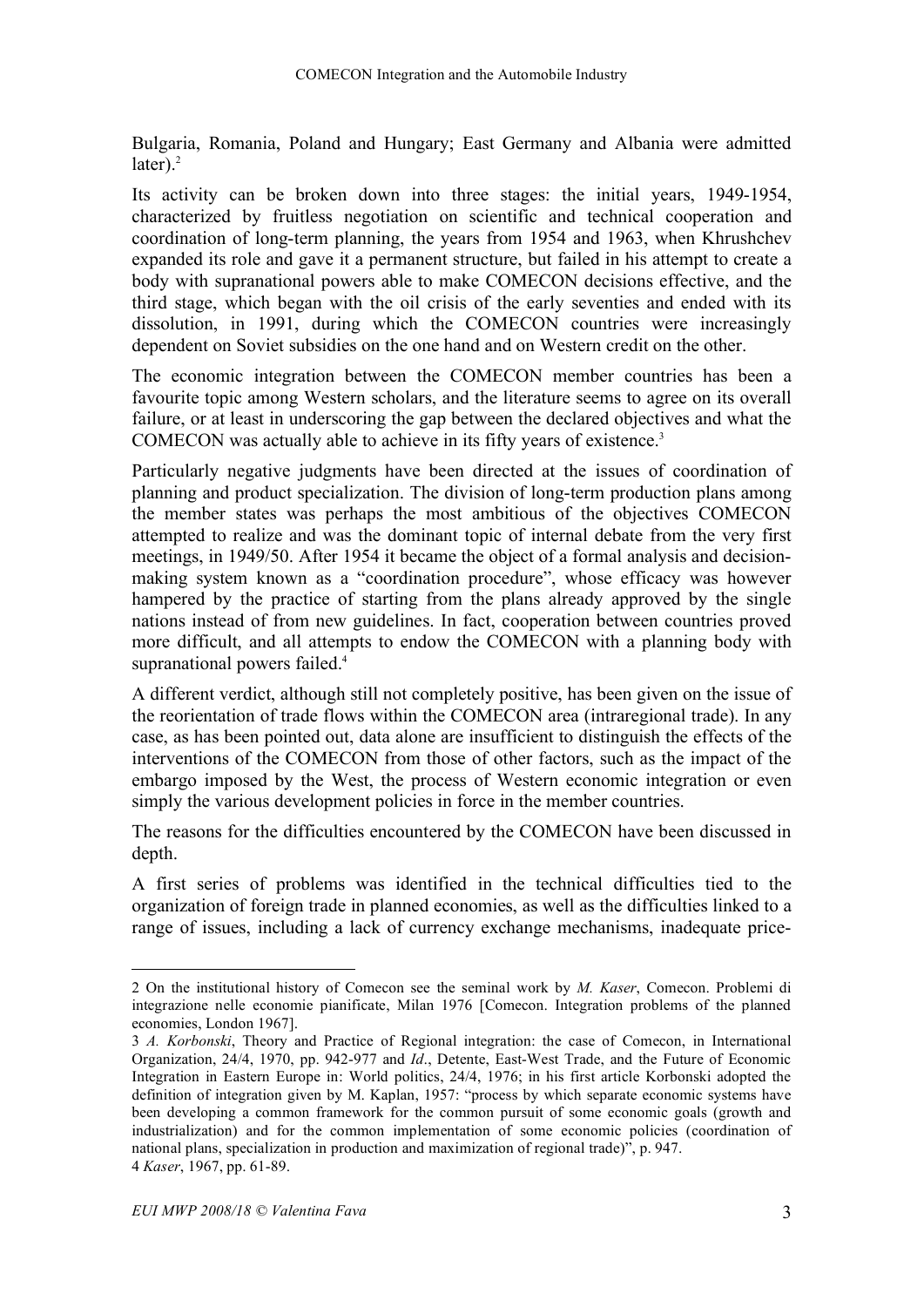setting mechanisms, as well as problems with coordination and difficulties concerning the negotiations required between the companies and the various ministries, all factors that made multilateral trade extremely complicated and drove the member countries to stipulate bilateral accords.<sup>5</sup>

The historical literature, however, has instead emphasized the political causes of the failure. There is a general consensus that the COMECON was mainly an instrument of Soviet foreign policy: integration was intended to help consolidate the relationship between Moscow and its allies, inducing the latter to revoke their economic ties with the West, which in 1949 were in most cases still quite close. Economic dependence on Moscow would have consolidated that policy and contributed to reinforcing the links between the Soviet Union and the nations of the Eastern bloc.<sup>6</sup>

Recently the debate on the economic Sovietization of the satellites during the period of the "peak of Stalinism" has further emphasized the political and artificial nature of COMECON, whose main aim, in the opinion of numerous scholars, was to centralize resources and exploit them for strengthening the Soviet empire. <sup>7</sup> In this perspective, during the initial stage of its existence, COMECON played a secondary role regarding Soviet objectives, which were more effectively furthered by "Soviet advisors" and local communists. <sup>8</sup> After Stalin's death, the institutionalization of COMECON played a more important role in Soviet politics. However, at that point, with the reform movements of the late 1950s and beginning of 1960s, the Soviet attempts to "defrost" COMECON cooperation met with resistance from elites and from the governments of the satellite countries. 9

The emphasis on the modalities of Soviet domination and their imperialist quality has led to a situation where the economic integration of the Soviet bloc has become, in the last fifteen years, a rather remote object of study, since COMECON negotiations, especially between 1949 and 1954, were considered as a sort of theatre piece concealing the most fundamental political dynamics and economic transformation that were taking place elsewhere and were led by the Soviet advisors. However, in this way, it seems

 <sup>5</sup> *J. Wilczynski,* The economics and politics of East-West trade: <sup>a</sup> study of trade between developed market economies and centrally planned economies in a changing world, London 1969; *F. Holzman*, Foreign trade under central planning, Cambridge 1976, pp.51-121.

<sup>6</sup> See *Z. Brzezinski*, The Soviet bloc: unity and conflict, Cambridge 1967; for the Czechoslovak case see *K. Kaplan*, Českonslovensko a RHVP (1948-1953), Prague 1995 and *Id.*, Rada Vzájemné hospodářské pomoci a Československo, 1957-1967, Prague 2002

<sup>7</sup> *A. Rees*, The Sovietization of Eastern Europe in *A. Rees*/ *P. Apor/ B. Apor*, New Perspectives on Sovietization, Washington 2008.

<sup>8</sup> There is a wide debate on the role of Soviet advisors and the efficiency of the Sovietization process in promoting uniformity of Central and Eastern Europe see for example: See also *L. Bohri*, The Merchants of the Kremlin: the Economic Roots of Soviet Expansion in Hungary, working paper Woodrow Wilson International Center for Scholars, Washington D.C. 2000; *K. Kaplan*, Sovětšti poradci v Československu 1949-1956, Prague 1993; recently some scholars have started to look behind the "façade" of the imposed Stalinist uniformity, stressing instead both shortcomings and differences in the implementation of the Soviet model as well as the persistence of separate national traditions see *J. Connolly*, Captive University. The Sovietization of East German, Czech and Polish Higher Education, 1945-1956, Chapel Hill 2000; see also *S. Kott*, Pour une historie sociale du pouvoir en Europe Communiste: introduction thématique in: Revue d'histoire moderne et contemporaine, 2, 2002, pp. 5-23.

<sup>9</sup> *Korbonski*, 1976 and *Holzman*, p. 81. More recently *M. Kramer*, The early post-Stalin Succession Struggle and Upheavals in East Central Europe: Internal- External Linkages in Soviet Policy Making, in Journal of Cold War Studies, 1, 1, 1999; 1,2, 1999, 1, 3, 1999.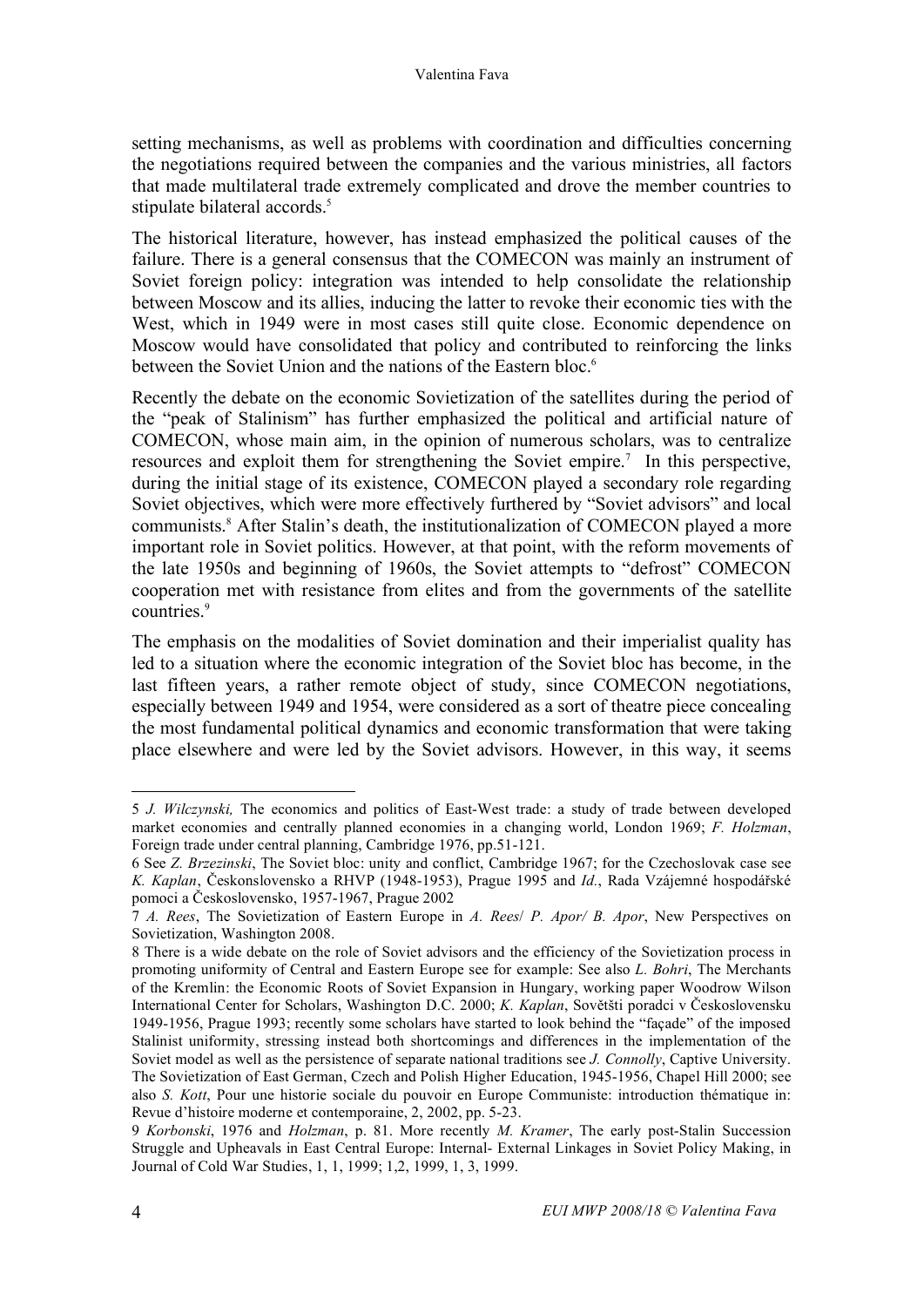extremely difficult, quoting Holzman, to understand the "rationality" behind the apparent "madness" that led the satellite countries to boycott the path to integration envisioned by the COMECON bureau after 1954.10

In this context, the analysis of the COMECON negotiations and their impact—even if perhaps indirect or mediated by the Soviet advisors—on the industrial policies and technical debate of the member states might offer a rather interesting perspective on the intra-bloc political and economic relations as well as the role played by the economic nationalism of the members in determining the failure of closer cooperation.

Two volumes collecting recent works on East-West economic relations during the Cold War tend to re-focus the debate on COMECON integration on the reasons behind the satellites' "unwillingness" to cooperate with each other which became more evident in the 1960s. These studies, principally focusing on the efficacy of the embargo and the actions of the Coordinating Committee for Multilateral Export Control (Cocom, created in 1949 by the US administration and the Western European governments to draw up the list of goods whose trade had to be controlled and limited for strategic reasons), as well as trade between the satellite countries and neutral nations, have shed light on the "cracks" in the Western alliance, emphasizing the permeability of the Iron Curtain and the persistence of traditional economic ties between countries finding themselves on different sides of the fence.<sup>11</sup>

These volumes invite scholars to open the "black box" containing the history of economic relations within the Eastern bloc and re-read the story of COMECON, this time not so much from the standpoint of Soviet hegemony and its ends, but with an eye to the conflicts provoked among the member nations and inside them by the plan of economic integration that was the *raison d'être* of COMECON itself. <sup>12</sup>

From this standpoint, the case of the Czechoslovak motor vehicle sector is a significant one, particularly in the first stage of COMECON's existence (1949-1954). In Czechoslovakia, the quite lively technical debate that accompanied the concrete implementation of the major decisions affecting the fate of the Czech industry gives a clear idea of the intricacy of the COMECON negotiation process and the different ways in which it impacted the industrial policies of the Satellite countries.

#### **3. The engineering sector and the material basis of the Czechoslovak commitment to COMECON integration (1949-1954).**

Among the original members of COMECON, Czechoslovakia was the most industrialized country, with the most modern engineering industry. Furthermore, the initial meetings of COMECON coincided with the launch of the first Czechoslovak

 $\overline{a}$ 

<sup>10</sup> *Holzman*, p. 62.

<sup>11</sup> *G. Adler-Karlsson*, Western economic warfare 1947-1967: a case study in foreign economic policy Stockholm 1968, see pp. 4-9 and *J. Van Brabant*, A reconstruction of the composition of intra-CMEA trade relations, Berlin 1974.

<sup>12</sup> Starting from the work of Adler- Karlsson see the many works presented in *J. Oyala/J. Eloranta*, East West Trade and the Cold War, Jyaksyla 2005 and in *A. Teichova/P. Franasczek (eds.),* A gap in the Iron Curtain: Economic relations between neutral and socialist countries in Cold War Europe, Warsaw 2008 forthcoming.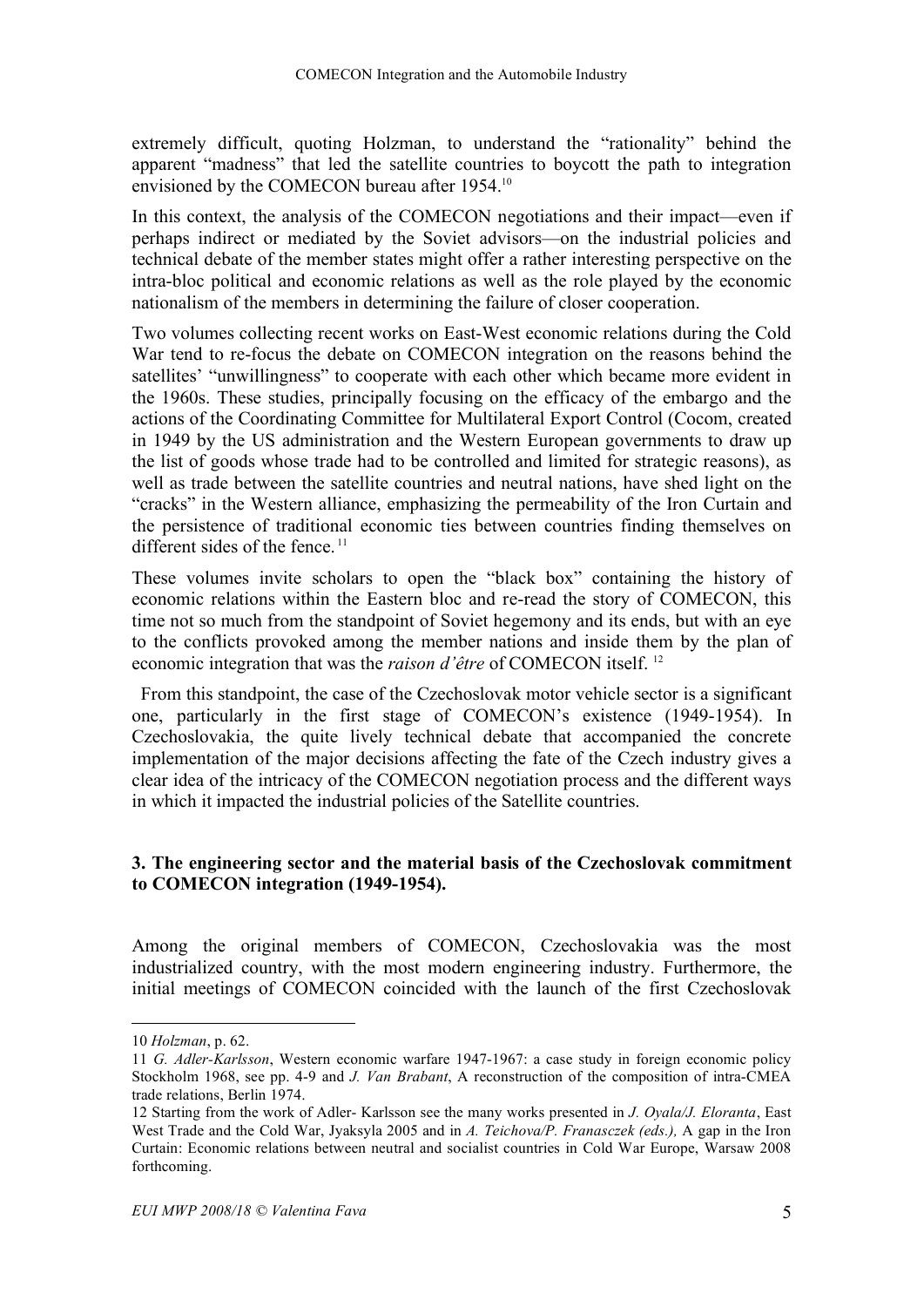five-year plan (1949-1953), which modified the equilibrium of the Czechoslovak industrial structure, tipping the balance in favour of the strategic industrial branches, especially heavy engineering.<sup>13</sup>

However, as Eduard Kubu and Dagmara Jajesniak-Quast show in their recent work, the Czechoslovak engineering industry depended heavily upon imports from the West for its raw materials, key metals, especially iron ore and some aluminium alloys, and mechanical equipment. 14

In the first stage of COMECON's existence, these supplies, which were vital to the survival of engineering production in most of the People's democracies and especially the developed ones, Poland, Czechoslovakia and GDR, seemed to be increasingly threatened by the Western embargo launched in 1948, by the drafting of the COCOM list in November 1949 and by the political tensions that culminated in the Korean War (1950-1953). In addition, acquiring supplies from the West was made still more complicated by the dearth of hard currency available to the Czechoslovak Government. 15

COMECON intraregional cooperation, opening up new sources (i.e. Soviet ones) of raw materials and permitting access to Soviet technology, seemed to offer a viable alternative to less and less affordable and reliable Western sources of raw materials and technology. This helps to explain the reasons leading the Czechoslovak government to strongly commit itself, as reported by Karel Kaplan, from the very beginning and up to the 1960s, towards promoting the closest cooperation possible between COMECON members, through forms of integration that combined a redirection of trade flows with a genuine division of labour on the international level.<sup>16</sup>

In addition, the persistence of Czechoslovakia's trade ties with the West was under increasing fire from Moscow, which insisted on a total shutdown in trade relations between its allies and the capitalist countries. In Czechoslovakia, this came to a head in 1951-1952, with the charges of "nationalistic deviation" or "sabotage activity" levelled at Rudolf Slánsky and his collaborators. They were accused, among many other things,

 <sup>13</sup> *V. Prucha*, Sectoral changes in industry after World War II, Prague <sup>1991</sup> and *A. Teichová*, The Czechoslovak Economy 1918-1980, London-New York 1984, pp. 134-149.

<sup>14</sup> *B. Brom/E. Kubu*, The role of Czechoslovak trade with neutral countries in the period of escalating Cold War. The example of Swittzerland and Sweden 1949-1953 and *D. Jajesniak-Quast*, Permeating the embargo with Iron and Steel. Poland, Czechoslovakia, the GDR and the Neutral States in *Teichova et al (eds.),* 2008. See also SÚA, records Hospodářská rada Ústřední vybor KSČ [Economic council of the Central Committee of the Czechoslovak Communist Party], hence forth HR UV KSC, box 43, archival unit 305, Informace o zahraničním obchodĕ ČSR s kap. Staty za r. 1952 ve srovnání s r. 1950 a 1951, p. 16 [Notes on the Czechoslovak foreign trade with capitalist countries in 1951 in comparison with 1950 and 1949].

<sup>15</sup> SÚA, HR UV KSC, 43, 305, Informace o zahraničním obchodĕ ČSR s kap. Staty, p. 16; Statistics and information elaborated by the Czechoslovak government in the 1950s have to be carefully analyzed keeping in mind propaganda aims. The Economic Council of the Czechoslovak Communist Party reported that the percentage of imports from the capitalist countries in relation to the total percentage of imports decreased from 35% in 1949 to 24.6% in 1951; the percentage of exports to the capitalist countries decreased from 37% in 1949 to 20% in 1951; the authors of the documents stress, however, that the percentage of imports from Switzerland, Belgium, Finland, Denmark and Austria did not decrease as much as the percentage of exports to Switzerland, Austria and Finland.

<sup>16</sup> *Kaplan*, 1995 and 2002: for the motor vehicle industry and its military use see SÚA, HR UV KSC, 43, 306, and in particular Fabinger's notes on the hypothesis for the coordination of production plans in the motor vehicle industry sent to Frejka on February 21st, 1949.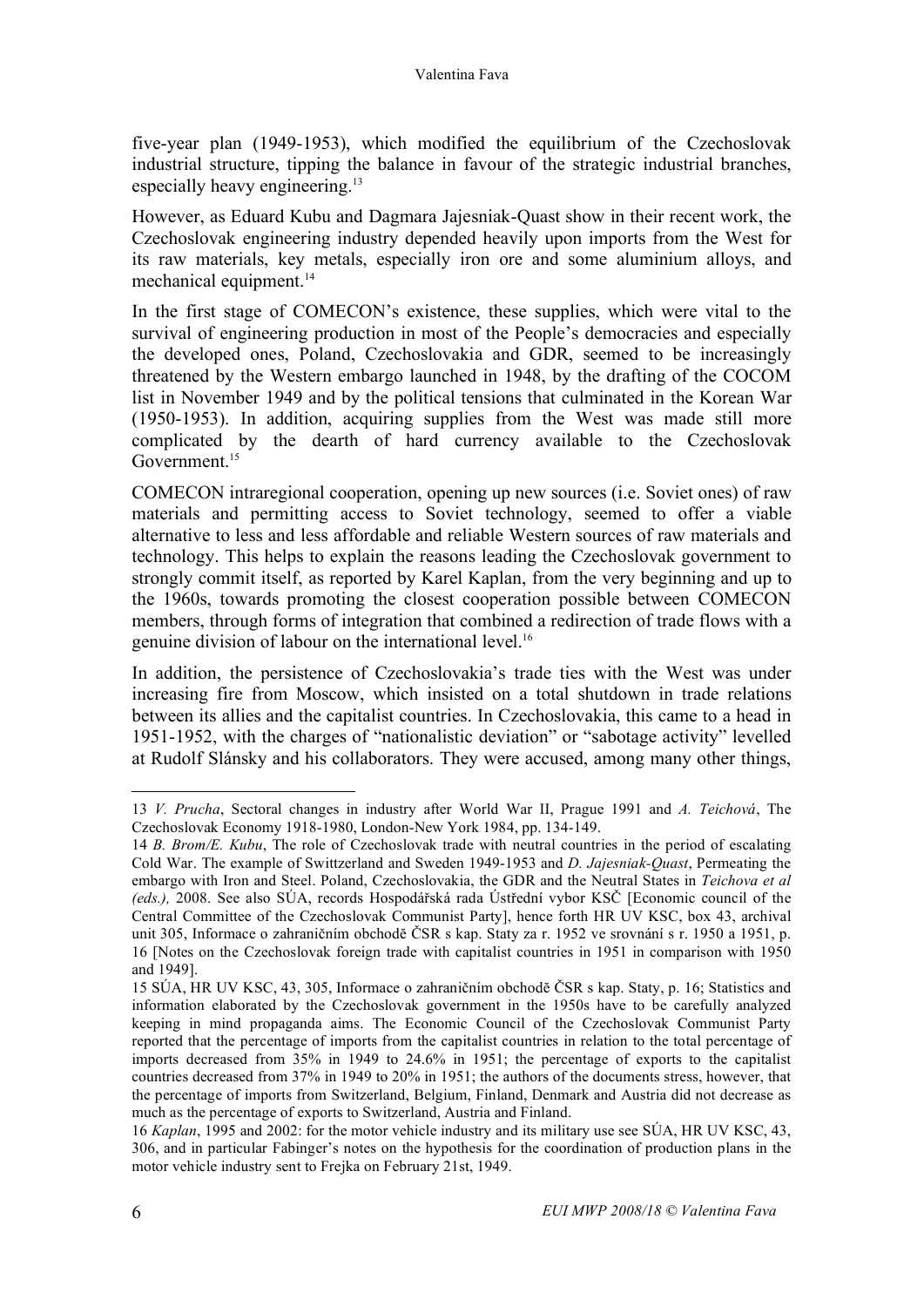of not having severed Czechoslovakia's economic ties with the West. <sup>17</sup> Some of them had been heavily involved in the first stage of COMECON negotiation: Josef Goldmann (1912-1984), Czechoslovak representative at the COMECON bureau; Ludvik Frejka (1904-1952), economist and head of the Presidential office; and František Fabinger, head of the export enterprise KOVO Czechoslovak National Enterprise for iron and steel products (Českonslovenské závody kovodelné a strojrenské narodní podnik).

The first COMECON meetings in Moscow and Sofia (April 1949- August 1949) were held in a climate of deep mutual diffidence: the Czechoslovak representative Josef Goldmann denounced the lack of any awareness of the *status quo* of the engineering industry in the other member countries, revealing a climate of general distrust and fear (he lamented that he was not free to leave Moscow or communicate with Prague). From the very beginning, he seemed aware that contrasting visions of integration, according to the different and, sometimes, opposing requirements of economic development in the member states, undermined the possibility of effective cooperation.<sup>18</sup> Between February and April 1949 there was an intense exchange of letters and documentation between Josef Goldmann, Ludvik Frejka, and František Fabinger.

The letters deal with the COMECON plans to coordinate production and the transfer of scientific and technical knowledge between its members. Goldmann updated his colleagues in Prague on the negotiation process, asking them for technical advice on the main topics discussed.<sup>19</sup>

The documentation confirms that there was an increasing fear of the effects of the embargo on Czechoslovak industry and this was pushing the Czechoslovak authorities on the one hand to look for trade agreements with some neutral countries (Sweden or Switzerland or Austria) and, on the other hand, to invest heavily in the COMECON project. 20

COMECON integration at the time was seen by the Czechoslovak delegate and his colleagues as the main solution to the problem of the scarcity of raw materials: a careful coordination of planning would have made the COMECON sources of supplies available to Czechoslovak industry and led to a higher degree of industrial specialization. However, this could only occur if the coordination of planning successfully prevented the development of parallel engineering production lines in the other member states. If this did not happen, then integration, which involved the transfer of patents and technological expertise from Czechoslovakia to the other members for

 <sup>17</sup> Rudolf Slánsky was secretary general of the PCC until 1951, sentenced to death in <sup>1952</sup> together with Frejka, a leading economist and head of the Presidential Office see: *K. Kaplan*, Komunistický režim a politické procesy v Československu, Brno 2001.

<sup>18</sup> SÚA, HR UV KSC, 43, 306: letters from Goldmann to Frejka, February 2<sup>nd</sup> 1949; March 2<sup>nd</sup>, 8<sup>th</sup>, 16<sup>th</sup>; April  $6<sup>th</sup>$ ,  $15<sup>th</sup>$ ,  $16<sup>th</sup>$ , 1949. Frejka answers to Goldmann on March  $19<sup>th</sup>$ ,  $24<sup>th</sup>$  1949; Frejka report to the President, Klement Gottwald on April 19th 1949.

<sup>19</sup> SÚA, HR UV KSC, 43, 306: letters to Frejka from Fabinger, March  $27<sup>th</sup>$ , 1949.

<sup>20</sup> SÚA, HR UV KSC, 44, 306, Přípravný materiál pro presidium HP v Požarech [Report prepared for the HR presidium in Pozarech\ Comecon] held on April 27<sup>th,</sup> 1949 in Moscow and also Zahraniční obchod Československa v privní poletí 1949 [Notes on Czechoslovak foreign trade in the first half of 1949]: the stress here is on the need to get rid of the material dependence on the capitalist countries as well as the to follow the example of Ussr; see also Informace o Československém zahraničním obchodĕ v roce 1950 [Notes on the Czechoslovak foreign trade in 1950] and Informace o zahraničním obchod ČSR s kap. Staty za r. 1951 ve srovnání s r. 1950 a 1951, p. 11: the growing difficulties in the export of the Czechoslovak motor vehicles towards capitalist countries were clearly attributed to political discrimination.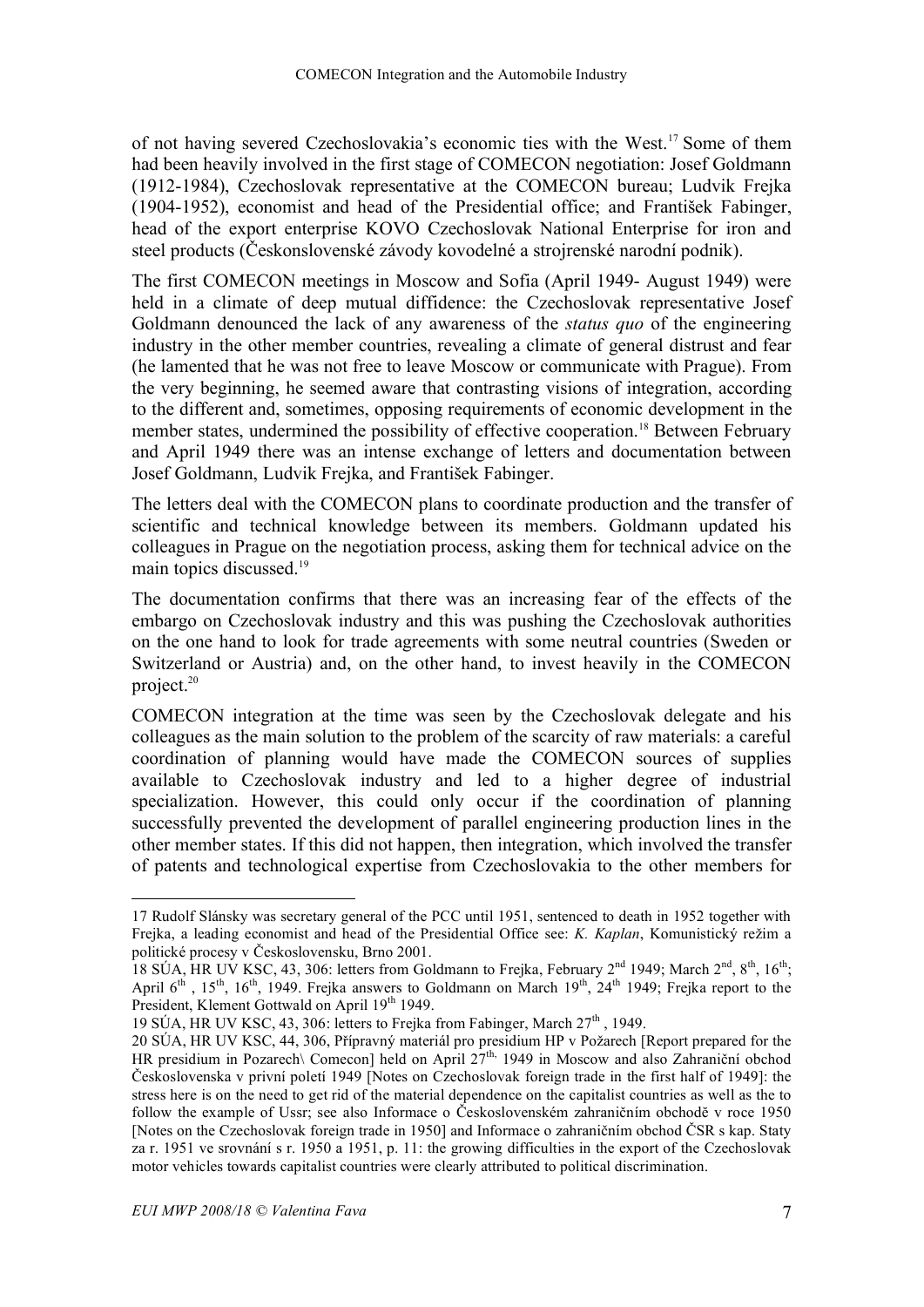practically no return, threatened to make the raw materials needed by Czechoslovak engineering production scarce and costly and create dangerous competitors within the COMECON group itself. 21

Goldmann and his colleagues were particularly afraid of Polish and Hungarian attempts to obtain technical help from Czechoslovakia without committing themselves to any limitations on their industrial and export plans. At the same time they were proposing to relegate the less advanced countries (Rumania and Bulgaria) to the role of mere suppliers of raw materials, iron ore, or exporters of semi-worked goods.

The Czechoslovak point of view towards the aims and methods of COMECON integration in the engineering sector was clear: in a situation marked by a serious shortage of raw materials, it could not be the industrialization or development of the backward (or rather nonexistent) engineering sectors of Rumania and Bulgaria which held the highest priority in the process of integration. Instead, integration should focus on ensuring that the advanced Czechoslovak engineering industry had a sufficient supply of raw materials to carry on its role—a role of clear leadership shared only with the Soviet Union—in the international division of labour.<sup>22</sup>

Membership in COMECON in the years from 1949 to 1951 appeared to provide an opportunity to solve the chronic problems faced by the Czechoslovak economy—i.e. a small domestic market and a lack of raw materials. At the same time, however, Czechoslovak specialists seemed to be aware that the COMECON international division of labour might instead turn into a mere transfer of patents and know-how from Czechoslovakia to the less developed member states, and that this in turn would have endangered some important and advanced production lines. One of these was national automobile production.

#### **4. The promises of COMECON integration: from survival to COMECON leadership.**

Although COMECON's activities reached their peak in the period following 1954, in the case of the Czechoslovak automobile industry, it was during the period from 1949 to 1954 that the die was cast for the "Fordism in one country" that would hobble it and mark its decline.

To understand how this happened, it is worthwhile reviewing briefly post war history and the main characteristics of Czechoslovak automobile production.

After the end of the Second World War, in 1945, the main companies producing automobiles in Czechoslovakia (Škoda, Tatra, Aero and Praga) were nationalized and a national enterprise for automobile production was founded, the AZNP (Automobilové

 $\overline{a}$ 

<sup>21</sup> SÚA, HR UV KSC, 43, 306: Especially see the document sent to Frejka from Fabinger dated March 29<sup>th</sup>, 1949 O vědecko- technické spolupráci [Concerning technical and scientific cooperation] and Návrh na nomenklaturu v dělbě výrobních programů [Project for the division of production plan]; on this point see the Soviet German 1962 specialization discussions: the "mistrust" that prevailed among the Germans towards the Soviets is echoed, though less explicitly, in the Czechoslovak documentation: *R. Stokes*, Constructing Socialism. Technology and Change in East Germany 1945-1990, Baltimore 2000, pp. 134- 136.

<sup>22</sup> SÚA, HR UV KSC, 43, 306: O vědecko- technické spolupráci.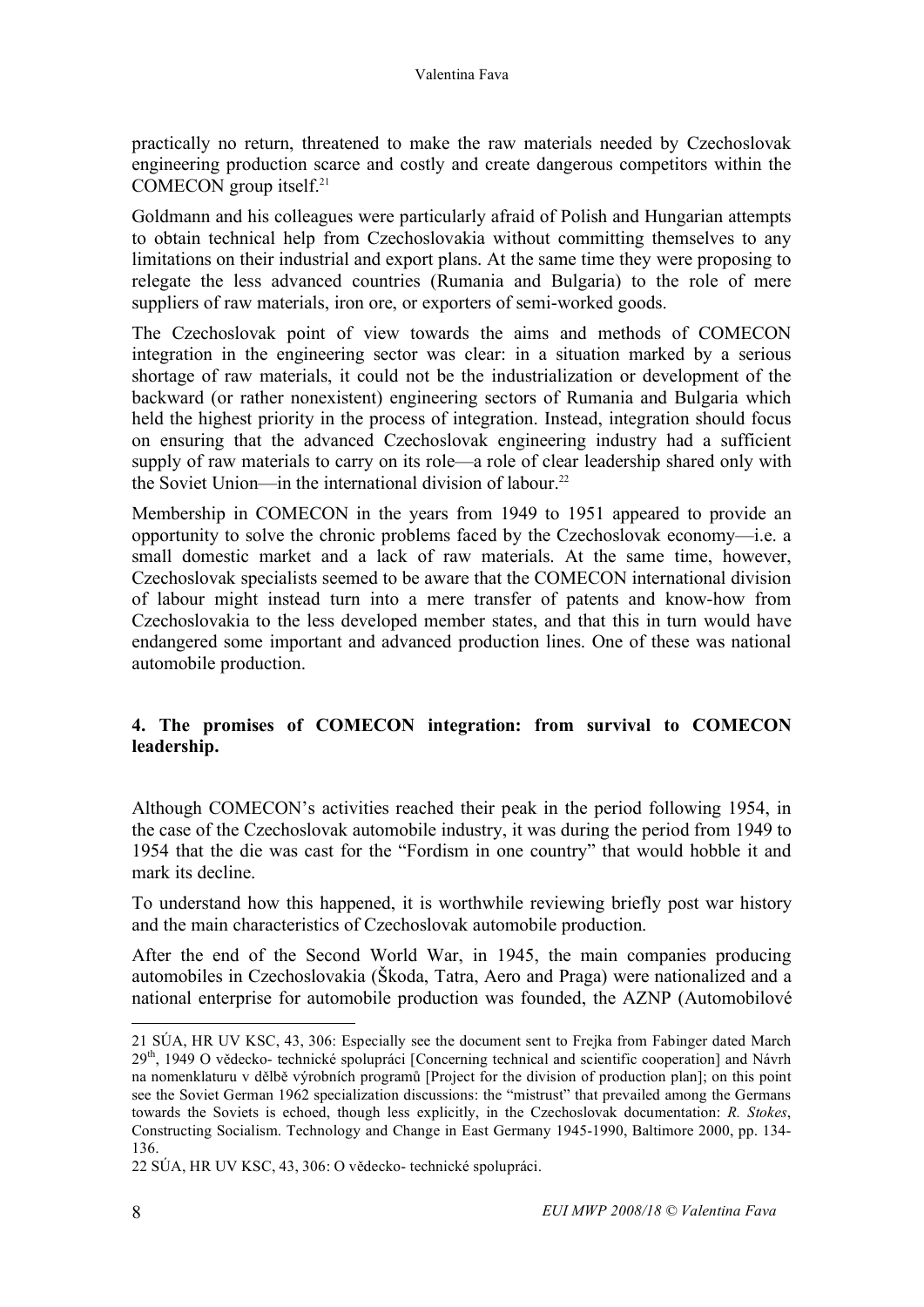Závody, Národní Podnik- Automobiles Factories, National Enterprise). In perspective, automobile production in Socialist Czechoslovakia was supposed to be rationalized and progressively concentrated in the plants of the former Škoda factory in Mlada Boleslav. To this aim, in 1946-1947, the AZNP technicians had collaborated with an American engineer, Alexander Taub, devising an ambitious plan for the rationalization of motor vehicle production in Czechoslovakia. One of the main organizers was Frantisek Fabinger. The motto was "a people's car for a people's democracy", as the automobile sector and the mass production of motor vehicles were considered crucial for the country's industrial reconstruction. In this light, substantial investment would have made it possible to build specialized plants and purchase single purpose machinery.<sup>23</sup>

However, the first five-year plan, launched in 1949, did not provide the necessary resources and relegated the construction of a people's car to a time following the phase of the "building of socialism". At the same time, in 1949, the governance structure of the automobile industry changed and a new central directorate ČZAL (Československé závody automobilové a letecké - Czechoslovak motor vehicles and aeronautical factories) was set in charge of coordinating motor vehicle and aeronautical production.<sup>24</sup> From the "basis" or standpoint of reconstruction, the possession of an individual car became, in the official propaganda, a "senseless luxury", and the automobile industry was demoted in terms of resources allocation to the margins of the Czechoslovak economy.25

For a brief period—in 1951 ČZAL was dismantled—the technical experts of ČZAL looked to COMECON with hope, as it seemed to offer a chance to resolve the difficult situation into which the launch of the First Five Year Plan had plunged the Czechoslovak automobile production.<sup>26</sup>

 <sup>23</sup> *V. Fava*, Tecnici, Ingegneri <sup>e</sup> Fordismo: <sup>Š</sup>koda <sup>e</sup> Fiat nelle relazioni di viaggio in America, in: Imprese e storia, 22, 2000 and also *A. Taub*, A people's technology. A report to dr. Ing. F. Fabinger, General Director of KOVO, Praha 1946, p. 8; Škoda Auto Archives, Mladà Boleslav (hence forth AŠA), AZNP/P, 4; Alexander Taub, an American consultant, used the term people's technology in the report written during his consultancy in 1946; he was comparing the possible development of the Czechoslovak automobile industry with the American General Motors, defined as "a mosaic of small and medium specialized enterprises"; this idea is mentioned (emended by any reference to the American producer) also in another document written by Czechoslovak specialists in 1949 see Státní Ustřední Archiv hence forth SÚA, Československé závody automobilové a letecké hence forth ČZAL, 64, 1949, Program vývojového oddělení pro vozidla [Program of the development unit for motor vehicles].

<sup>24</sup> The ČZAL was created in 1949 as a central directorate in charge of automotive and aeronautical production. However, in 1951 it was dismantled and automotive production was overseen directly by the Ministry of Industry, in the ČZAV (Československé Automobilové Závody) [Czechoslovak factories for the production of motor vehicles] branch; these changes made the subordination of the motor vehicle sector to heavy engineering complete; finally, in 1955 motor vehicle production was again decentralized and a Ministry for automobiles and agricultural equipment (Ministerstvo automobilového průmyslu a zemědělských strojů) was created.

<sup>25</sup> On these aspects see: *V. Fava*, Between American Fordism and "Soviet Fordism": the Czechoslovak way towards mass production" forthcoming in *A. Rees et al*, New Perspectives on Sovietization; the debate about the future of automobile production emerges from the Minutes of the meeting of the Technical board of the AKRCs Czechoslovak Automobile Club published on Svět Motorů [World of motors] between 1949-1950: see in particular 'Nemístní luxus'[a senseless luxury] in : Svět Motorů, 25 March 1950, p. 164.

<sup>26</sup> SÚA, ČZAL, 64, 22 June 1949, Program vývojového oddělení pro vozidla [Program of the development unit for motor vehicles].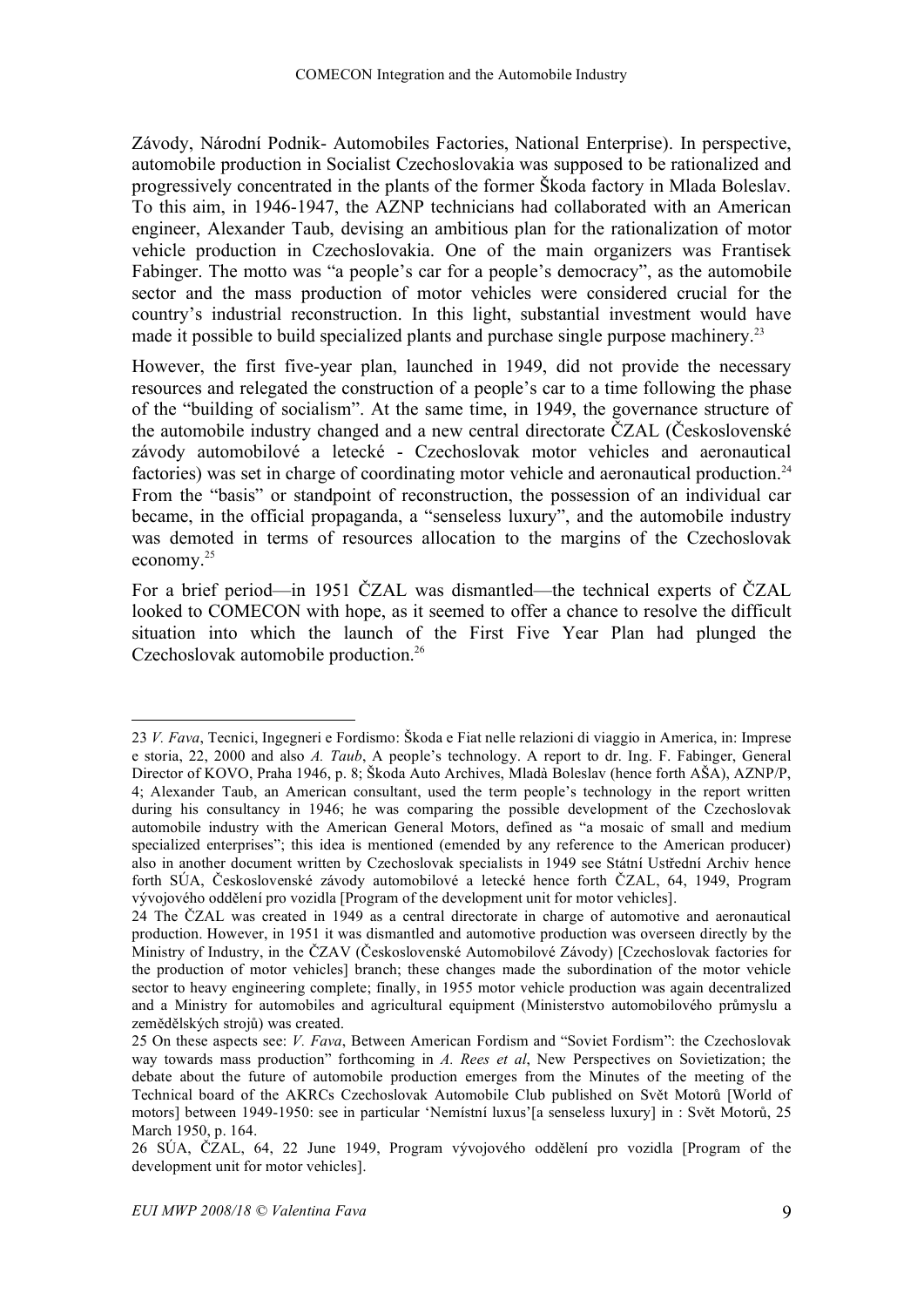The ČZAL experts developed a plan for increasing automobile production that was an interesting elaboration of Taub's plan in light of the "new situation" resulting from the Five Year Plan. In fact, it was believed possible that some of the benefits of modern production could be enjoyed by intervening solely on the organizational aspects outlined by Taub that were consistent with the principles of socialist rationalization (being unable to modernize in terms of plants and equipment). <sup>27</sup> This amounted to further centralizing the sector through the rationalization and standardization of production, improving worker productivity and concentrating production on just one or two car models. 28

The first step - as announced in the development plan drawn up by the ČZAL - was to facilitate and assist the process of «natural selection» that had eventually resulted in other countries in the success of companies equipped with more «financial backing and technical experience» through the concentration of all of the country's automobile production in a single plant. <sup>29</sup> The point of reference was still the United States, to which in 1949 Great Britain was also associated: in the first case the market appeared to have been dominated by large companies for some time, in the second the sixty-three pre-war car manufacturers had by the end of the war merged into six groups that accounted for 90% of the cars produced in Great Britain, a concentration process undertaken in an attempt to acquire modern machinery and reduce prices. It was a strategy that led to results regarded as «astounding». $30$ 

The goal was to arrive at the end of the first Five Year Plan with a single national development plan for motor vehicles, which would permit the production of a sufficient quantity of models - built using common and interchangeable components and assembled units - to satisfy the various types of existing demand (including defence and export) in terms of cost, power and load capacity. The rationalization was also intended to be applied to the production of components: each of these (e.g. ball bearings, brake drums, gear shift boxes) was to be standardized and concentrated in one specialized plant. Only in this way, as the American example of General Motors showed, would it be possible to produce high volumes using modern methods.<sup>31</sup>

Finally, ČZAL aimed to do away with the semi-autonomous structure of the individual motor vehicle facilities, which still relied on in-house production, by choosing the most modern plant for each component and concentrating large-scale production there. Specialists viewed the "autarchic" nature of each single plant and the dispersion of resources implicit in the in-house production of machine tools and steel products as a serious threat, going against the trend in the international automotive industry, which was instead oriented towards the establishment of specialized plants and mass production.32

 $\overline{a}$ 

<sup>27</sup> This attitude in approach, on the one hand the Soviet technological model, and on the other the capitalist one can also be found in German rhetoric on socialist technology, but with a stronger emphasis on technological hardware than on organizational aspects, see *R. Stokes*, In search of a socialist artifact: Technology and Ideology in East Germany, 1945-62, in: German History, 15, 1997, especially pp. 223- 227.

<sup>28</sup> SÚA, ČZAL, 64, 22 June 1949, Program vývojového oddělení.

<sup>29</sup> Ibid.

<sup>30</sup> Ibid.

<sup>31</sup> Ibid.

<sup>32</sup> Ibid.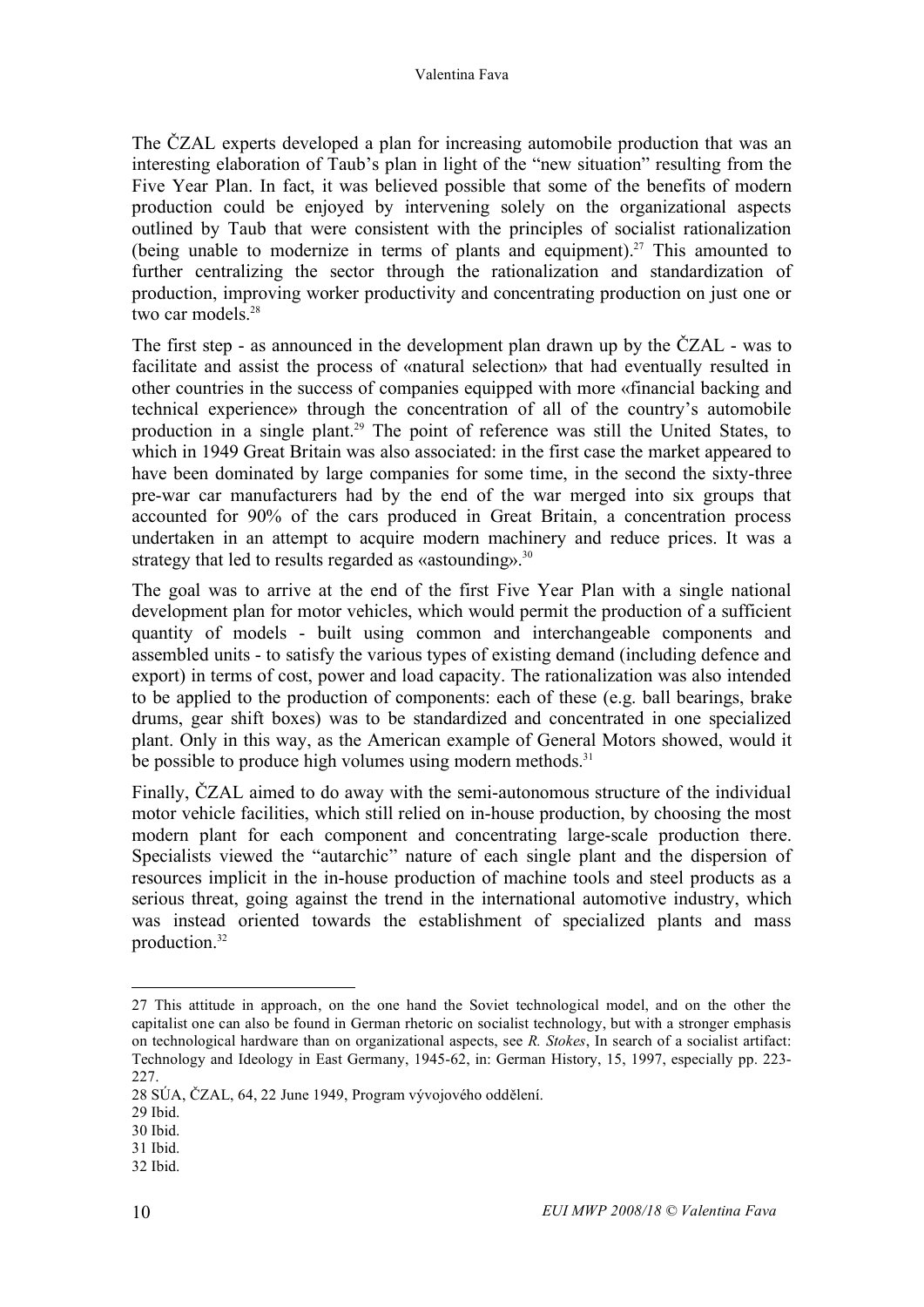The ČZAL plan was part of a larger design, involving the international division of labour envisioned by the COMECON.

Czechoslovak estimates showed that after the war, in all of the countries of the Eastern bloc, with the exception of the USSR, there were fewer commercial vehicles and automobiles in circulation than in Czechoslovakia, and that in addition, they were distinctly inferior to the Czechoslovak products in quality.<sup>33</sup> Moreover, the projected sales data showed that for the entire COMECON area, the market would not be able to absorb the production of even one large modern automaker. <sup>34</sup> There was an urgent need to establish a division of production programs among the people's democracies. According to the ČZAL technicians, the establishment of automobile plants in each country would not only be useless, but counterproductive. There were political and strategic reasons, too, to support concentration and selection of a small number of production sites: the armed forces needed a standardized industry whose production could be quickly converted into making military vehicles in large numbers if the need should arise. Production specialization was even envisioned for components.

The plan was to create a single, super-specialized facility for each component, leading to «mosaic-style production» that would include the entire COMECON area. The idea was to produce two types of car in Czechoslovakia: a lighter car with a 1200-1500 cc engine (but the ideal was the 750 cc engine of the people's cars) in the Škoda plant in Mlada Boleslav and a heavier model, the Tatra 6 cc, in the Tatra facilities in Kopřivnice and to extend assembly and the production of some less fundamental parts to the other COMECON members. 35

For the Czechoslovak automobile industry, the stakes for the extension of rationalization and standardization to all of the plants in Eastern Europe were high: producing for the entire Eastern bloc would have meant having the necessary «market» size to absorb the volume of production that would justify the increased investment and the purchase of the single purpose machines required for mass production. If the enormous potential of the COMECON were to be utilized, an economy of scale over a vast area would become a reality.<sup>36</sup>

The specialists presented this project and the expertise accumulated in almost fifty years of motor vehicle production in Bohemia as the Czechoslovak "competitive edge", which would not only have justified the investments not provided for in the plan, but would also have established the role of Czechoslovakia as the industrial leader of the coalition together with the USSR. 37

 <sup>33</sup> SÚA, <sup>Č</sup>ZAL, 86, Problematika <sup>v</sup>ýroby automobil<sup>ů</sup> <sup>a</sup> motocykl<sup>ů</sup> [Notes on the production of motor vehicles and motocycles], 1949; see also SÚA, HR, UV, KSC, 43, 306 Dodatek k tabulce sestavenì typů motorových vozidel, February 1949: according to this document in 1950, USSR would have produced 65.000 automobiles, Poland planned to produce 10.000 cars by 1955 but in 1950 would have produced no cars; Hungary was producing only the Prototyp Pente while the Czechoslovak production would have counted on 21.000 automobiles.

<sup>34</sup> SÚA, ČZAL, 86, Problematika výroby automobilů.

<sup>35</sup> Ibid.

<sup>36</sup> Ibid.

<sup>37</sup> ČZAL, box 83, Výroba automobilů v ČSR v ramci spolupráce s SSSR a zeměmi lidových demokracií [Motor vehicles production in Czechoslovakia according to the cooperation with the USSR and the People's Democracies], 12 April 1950; see also SÚA, Records HR ÚV KSČ, box 43, archival unit 306. Návrh formulace předběžného Československého stanoviska v otázce koordinace plánů výroby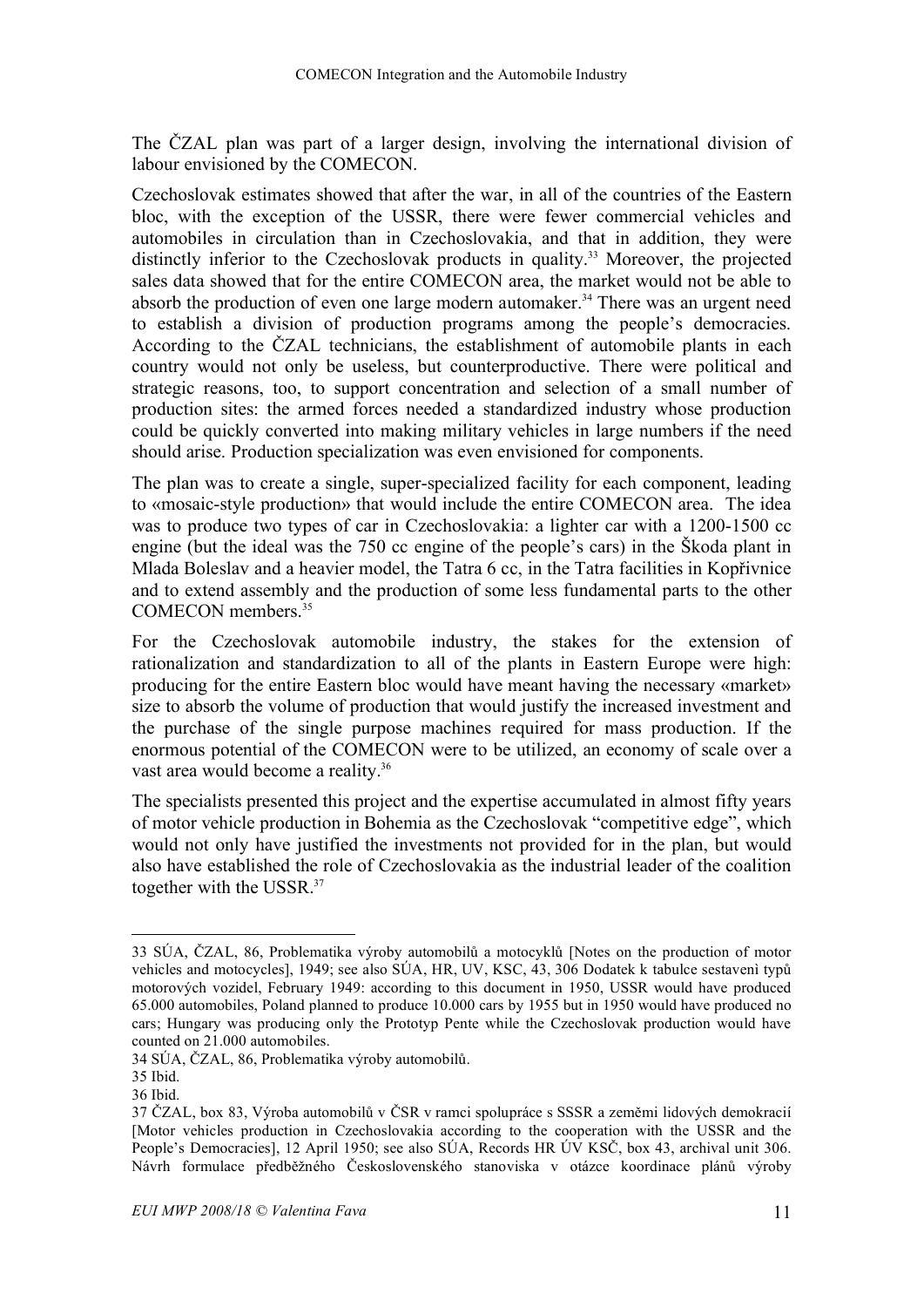The ČZAL specialists' attempt to support automobile production was motivated not only by the national prestige that producing a national automobile would confer on the country or by the clear technological "hubris" that lay at the basis of their ambition to become the industrial leader in the COMECON bloc. <sup>38</sup> In addition to nationalistic motivations and technological hubris, economic and technical factors played an important role: selling cars abroad was fundamental to achieving the targets that the ambitious five year plan had set for the Czechoslovak engineering industry as a whole.

In this perspective, the data reflecting the volume and the destinations of the exports of Czechoslovak automobiles tend to support the hypothesis that, at least at the end of the forties and during the 1950s, the main aim of producing automobiles in Czechoslovakia was to produce "goods that could be exported using few strategic resources".<sup>39</sup>

If we compare the available data on Czechoslovak automobile production and their total exports, we see that from 1949 to 1955, the percentage of total production devoted to export was 75%, on average. After 1956, a greater number of vehicles was made available for the domestic market but the percentage of exported cars remained greater than the percentage destined for export by the Western producers (figure n.1-2).<sup>40</sup>

If we look at the destinations, it comes out that the sharp fall in exports towards the capitalist countries during the first Five Year Plan was not compensated for by a corresponding increase in exports to COMECON countries, at least up to the 1960s. Instead, Czechoslovak exports of cars towards COMECON countries in the first years of the Cold War declined, clearly reflecting the lack of interest in mass motorization in the Socialist bloc (table 2-3, figure 3). $41$ 

automobil<sup>ů</sup> <sup>a</sup> motocykl<sup>ů</sup> [The current Czechoslovak point of view on the coordination of production plans for motor vehicle and motorbikes], 19 September 1949, p. 3.

<sup>38</sup> This idea of the Greek term "hubris" used by Stokes to refer to the attitude of the East German government pretending the country was able to compete in a race in a market it did not have the resources to win, works extremely well in defining the technocratic attitudes of Czechoslovak specialists both imagining post-war Czechoslovak automobile products as substitutes for German cars and envisioning a sort of alliance between industrial Czechoslovakia and the USSR in the COMECON bureau against the developing nations see *R. Stokes*, Constructing Socialism, p.134 and ASA, AZNP\P, 4, *A. Taub*, A People's technology.

<sup>39</sup> SÚA, ČZAL, 86, Problematika výroby automobilů a motociklů; concerning the data see: Skoda Auto Archives, Mlada Boleslav, hence forth, Aša, records Automobilové Závody, národní podnik/p hence forth AZNP/p, 4, Expedice vozů zahraničí od roku 1949 do r. 1955; Přehled exportů za rok 1961; Přehled vývozu závodu Mladá Boleslav v letech 1964-1974 [List of exports for the year 1961; list of exports from the Mladá Boleslav factory, years 1964-74]; tables 1, 2, 3.

<sup>40</sup> To have an idea about the significance of that data, and the volume of both Czechoslovak automobile production and the motorization of the country, it could be worth comparing this data with the Italian: as far as the production figures are considered, Italian national production in 1950 topped the 101,310 units vs. the 24,000 units of Czechoslovak production. In 1961, total production in Italy was 693,672 while the Czechoslovak consisted of 58.840 units; the ratio between the Italian percentage of exports on total automobile production between 1950 and 1964 grew from 19,4% to 30,4%, with a peak of 46% in 1959; finally, in 1969 Italian production topped the 1,477,000 vehicles with an export ratio of the 40% while the Czechoslovak production did not exceed the 125,000 units per year; see *ANFIA (Associazione nazionale fra industrie automobilistiche),* Automobile in cifre [Automobiles in numbers] Turin 1982.

<sup>41</sup> *Laux*, 1992: concerning the pace of the Soviet, Rumanian and German motorization see the contribution from *L. Siegelbaum*, The impact of Motorization on Soviet Society after 1945, in *M. Grieger/C. Kuhr Korolev*, "The Automobile revolution": Automobile and society since 1945, Corporate History department of Volkswagen AG, forthcoming in 2008. In the Soviet Union and most of the satellites, during the "building of Socialism" stage, the automobile was mainly destined to the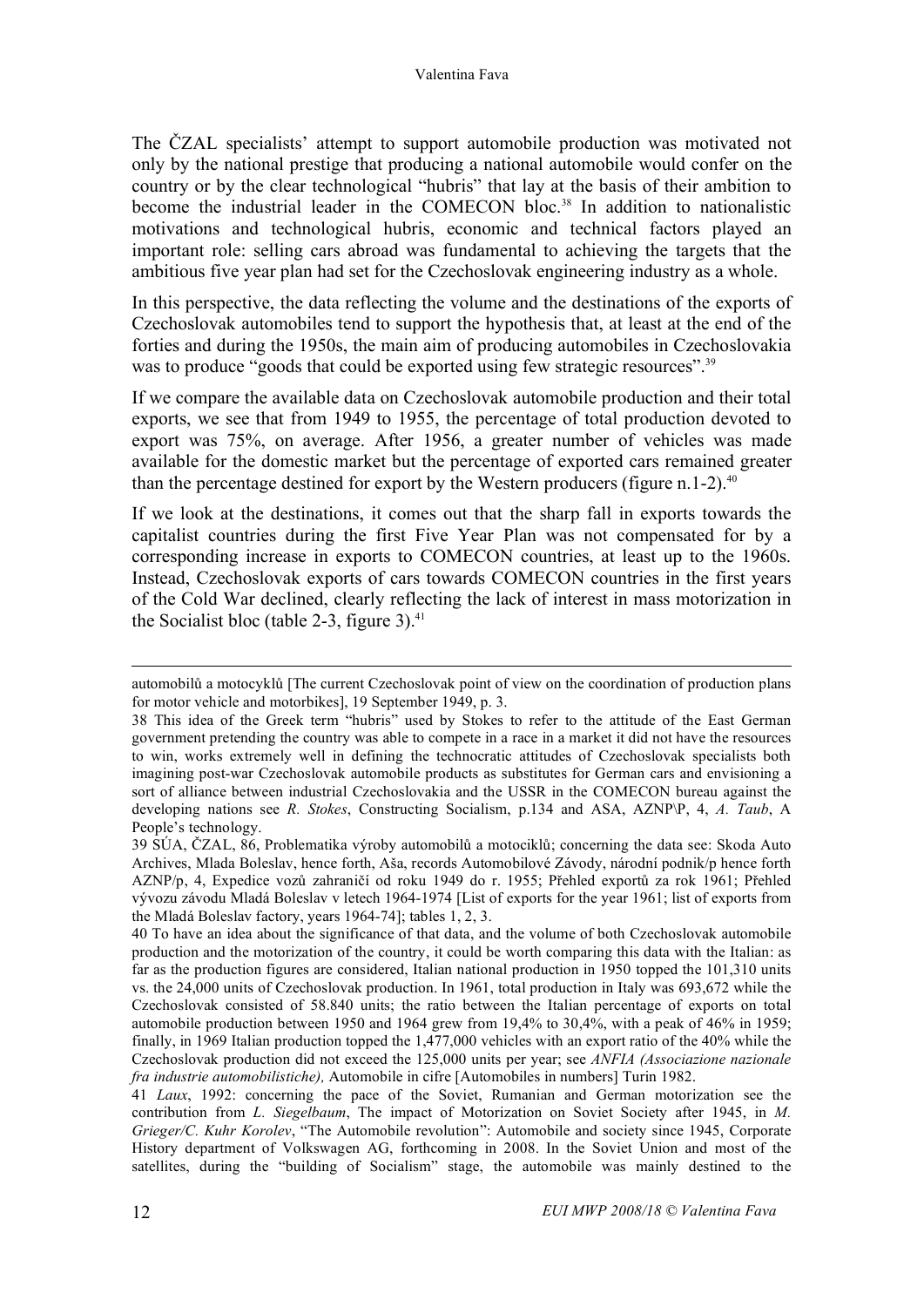The Czechoslovak export data concerning cars mirror this situation: Hungary's share fell from 9.6% of total exports in 1949 to just six vehicles imported in 1955. Exports to Rumania went from 923 units in 1949 (less than 1%) to nine automobiles in 1955, while Poland's peak of 2,779 in 1950 (17.3%) bottomed out at just three in 1955. The USSR only imported five automobiles from Czechoslovakia between 1949 and 1955. Later on, the quota of cars sent to the USSR increased, but seldom exceeded 4% of total exports. On the contrary, the percentage of cars sold to the neutral countries (Austria, Finland, Sweden, Norway and Switzerland) increased from 8.9% of total exports in 1949 to 53% in 1955 (table 2; figure 3).

Thus, in those years, automobiles represented for Czechoslovak industry a particularly valuable item that could be exported in exchange for hard currency or bartered with embargoed goods through neutral countries. Due to the dearth of sources on foreign trade and to the extremely low production volume, and consequent total export of the sector, this can be only a little more than a hypothesis.<sup>42</sup> However, it suggests looking at the problem of the failed COMECON specialization agreement in the motor vehicle sector by moving beyond the motorization issue on its own, and looking instead at the very precarious situation of Czechoslovak foreign trade and the heavy engineering industry.

#### *V. The Tatraplan and the threats of COMECON integration.*

The proposal to create a single, large automobile manufacturer on the COMECON scale was soon rejected because it was considered impractical from a "political standpoint" and the Czechoslovak automobile industry did not receive the investments that its technicians had asked for. 43

As far as the motor vehicle sector, there had been Soviet intervention since April 1950 through the Soviet advisors at the COMECON bureau, who intended to influence the drawing up of production programs and plans. Traces of this appear in the exchange of memos between the National Planning Commission (SÚP) and the ČZAL following the

 $\overline{a}$ representative needs of the institutions and the military purposes of the armed forces and the distribution process was completely disconnected from any form of market mechanism; motorization was considered a "weakness" of the capitalist system and was strongly opposed by the authorities, at least until the Sixties: this was also because available resources were to be used for more strategic purposes: the development of heavy industry and military weaponry; according to Siegelbaum's estimates, in 1975, the total number of cars produced in the USSR (1,200,000) was six times greater than in 1965. Also, the proportion of new cars assigned for sale to the population had more than doubled by 1975; used Stateowned cars were sold, and this further increased the number of cars available to the population; by the mid 1970s there were more than 5 million private cars in the USSR (mainly in Russia and the Ukraine); Siegelbaum concludes that whereas in 1970 only two percent of households possessed a car, in 1975 it was 5, 10 by the 1980s and 15 by 1985. See also *W. H. Parker*, The Soviet Motor Industry in: Soviet Studies, 32, 4, 1980, pp. 515-541.

<sup>42</sup> I presented and discussed this hypothesis drawing both from quantitative data and qualitative sources in *V. Fava*, Motor vehicles vs. dollars: selling socialist cars in neutral markets. Some evidence from the ŠKODA Auto case in *A. Teichova et al*, 2008.

<sup>43</sup> SÚA, Records HR ÚV KSČ, box 43, archival unit 306. Návrh formulace předběžného Československého stanoviska v otázce koordinace plánů výroby automobilů a motocyklů [The current Czechoslovak point of view on the coordination of production plans for motor vehicle and motorbikes], September,  $19<sup>th</sup>$ , 1949.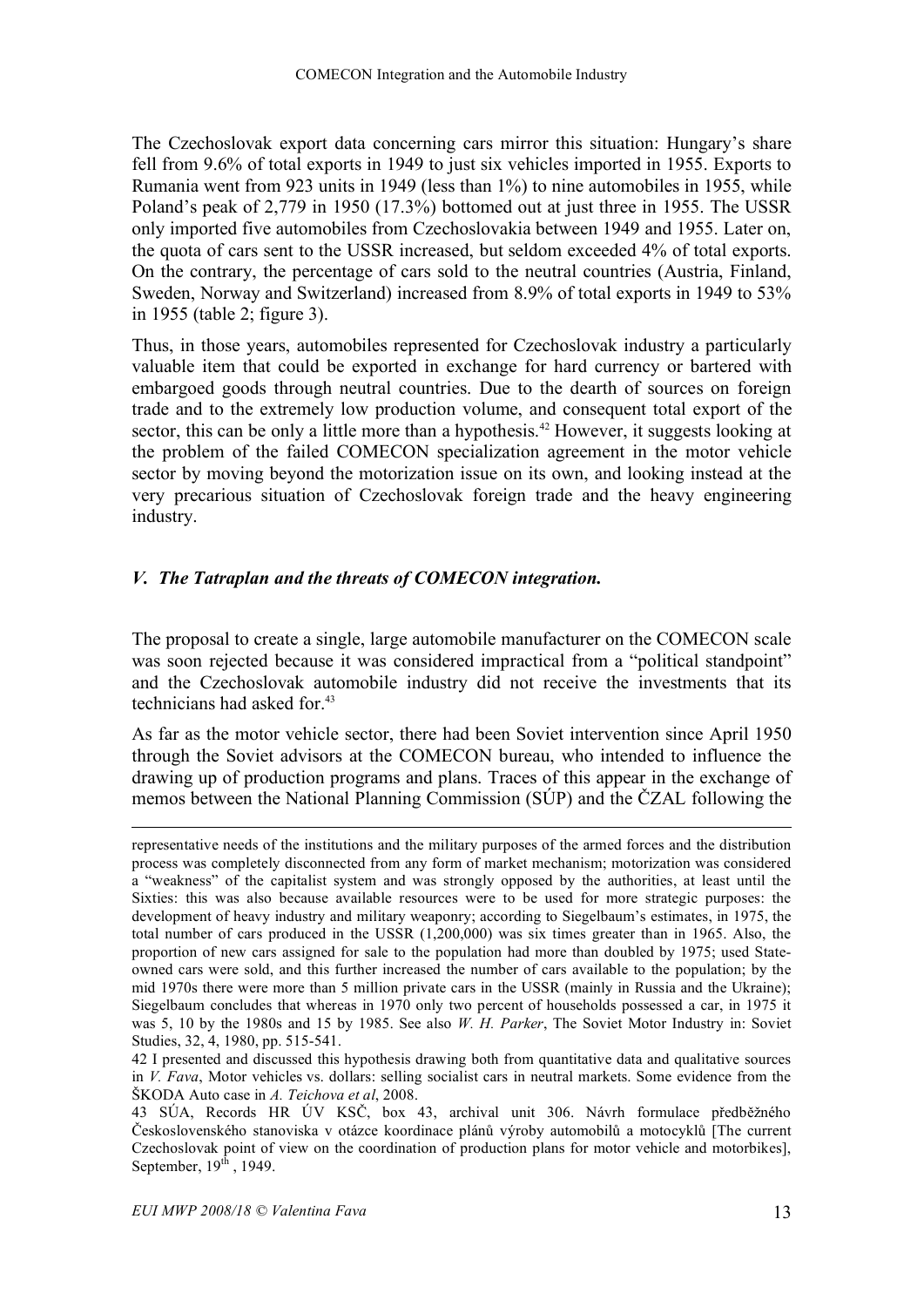meeting of the planning commission in Prague on April 7, 1950, concerning the production of motor vehicles. 44

The Czechoslovak representative on COMECON wrote down the Soviet suggestions regarding the two fundamental issues in the Czechoslovak debate on the transport vehicle industry: where to build a new truck production plant and what type of trucks to make there. The proposal to concentrate the production of heavy motor vehicles with load capacities of seven to ten tons for the entire COMECON block in Czechoslovakia had generated sharp dissent from the ČZAL and the selection of a suitable site had caused disagreement between the Ministry of Defence and the Ministry of Industry. There was also the related issue of what kind of automobile to produce if it became necessary to produce only one model in one factory, and this was also a delicate point, affecting the balance between the various production units coordinated by the ČZAL, Tatra and Škoda AZNP. <sup>45</sup> The Soviets seemed to particularly like the Tatra 600 project to be produced in the Škoda factory while the Czechoslovak technicians supported the production of both models in two different plants, the Škoda, 1200 cc, and the Tatra 600: the Škoda car could fulfill the demand for standard cars from the COMECON countries while the Tatra car seemed ideal for the representative aims of the institutions, including the Soviet ones. The Škoda cars could be assembled in other COMECON countries, but the main parts had to be produced in Czechoslovakia. In the envisioned division of labour, Poland would specialize in the production of 1300 cc cars under a Fiat license while Hungary would specialize in the production of very small vehicles  $(0.5 \text{ cc})$ .<sup>46</sup>

However, in November 1950, the National Planning Commission (SUP) announced the launch of the Tatraplan: the Czechoslovak motor vehicle industry was assigned production of a large truck, with a load capacity of seven to ten tons, and that of the Tatra 600.47 However, since the original Tatra plant, in Kopřivnice, was to be devoted to the construction of the T128 military vehicle, the production line for the Tatra 600

 <sup>44</sup> On the "Tatraplan" see: SÚA, <sup>Č</sup>ZAL, box 86, Rámcové <sup>p</sup>ředpoklady pro <sup>v</sup>ýrobu voz<sup>ů</sup> <sup>Š</sup>koda <sup>1200</sup> <sup>a</sup> <sup>T</sup> 600, v Automobilových závodech n.p. Ml- Boleslav, v roce 1951 a 1952, Ml. Boleslav, 14 November 1950 [Considerations on the production of the Škoda 1200 and T 600 car in the automobile factories in Mladá Boleslav].

<sup>45</sup> *K. Kaplan*, Sovětští poradci, p. 46 note 61; there is still a dearth of studies concerning the activity of the Soviet advisors in Czechoslovakia and Kaplan's interpretation is still the most legitimate: according to Kaplan there were two advisors for delegation represented at the COMECON, they knew everything about the activity of the delegation, the content of the correspondence with their governments too; they were active in the organization of the division of production plans and elaborated, and emended the proposals of the delegates according to the Soviet interests; according to Kaplan their influence on Czechoslovak economic policies between 1950 and 1953 was enormous; their suggestions arrived directly to the Planning Commission in Prague and were transmitted with the point of view of the Minister or general director to the Economic commission of PCC; a second group of advisors went to Czechoslovakia after the end of 1951.

<sup>46</sup> SÚA, HR ÚV KSČ, 43, 306 Zpráva Čsl. delegáta v býro Rady hospodářské vzájemné pomoci, February, 1949 [Report of the Czechoslovak delegate at the Comecon bureau].

<sup>47</sup> In 1950, Czechoslovak production included the Tatra 600, 2000 cc, produced in the Tatra facilities in Koprivnice with craftsmanship methods, but particularly innovative for the times because it was equipped with an air-cooled rear motor, and the Skoda Tudor 1102, 1100 cc, produced at the Skoda factory in Mlada Boleslav, according to criteria based on mass production; the 1949 production volumes were respectively 1.500 units for Tatra 600 and 15.000 for Tudor.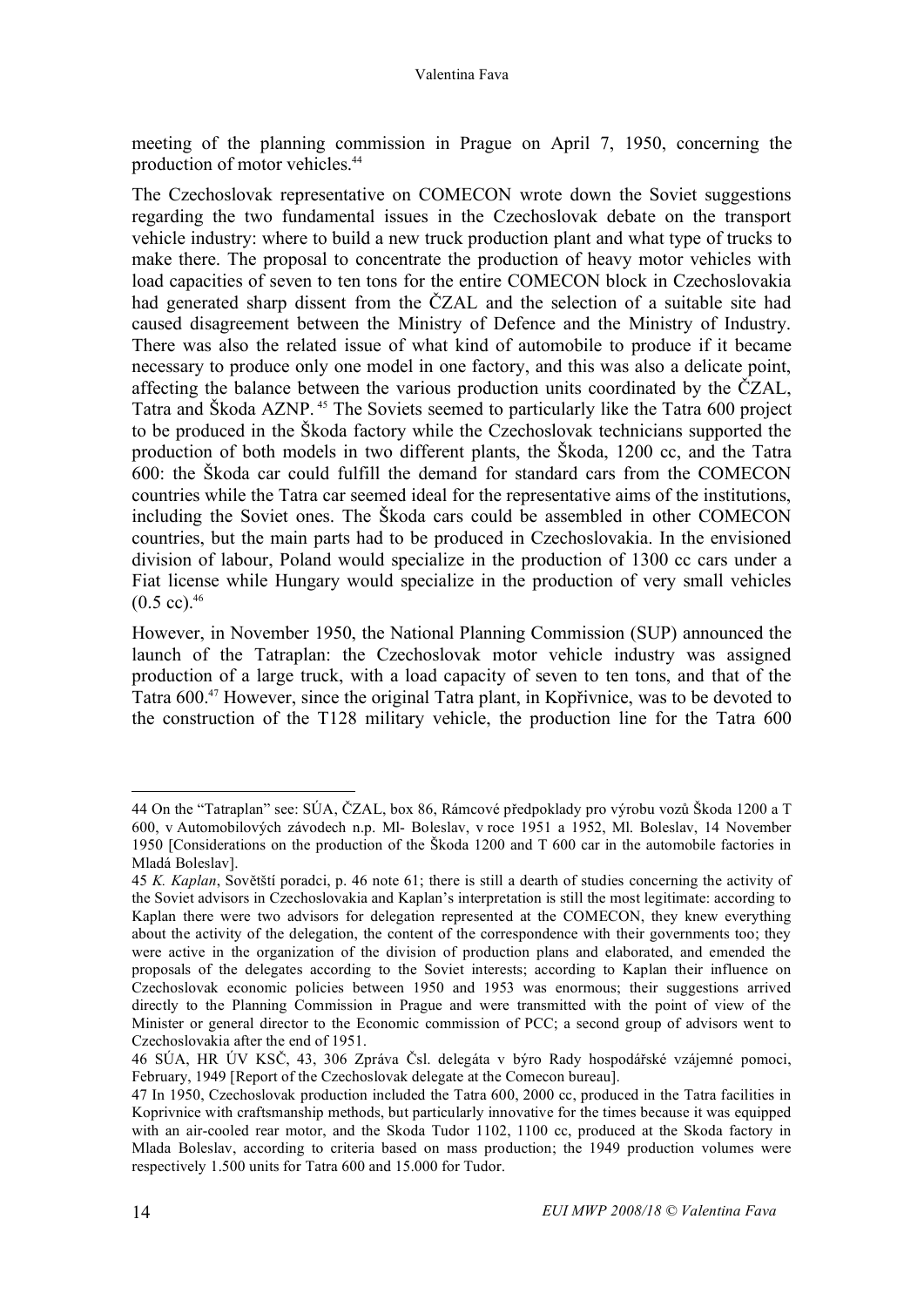would have to be moved from Kopřivnice to Mlada Boleslav, where Škoda automobiles had until then been produced.<sup>48</sup>

The transfer of the production lines did not prove feasible from either a financial or a practical standpoint: producing the Tatra required quantities of lightweight metal alloys that were in scarce supply and badly needed for other strategic production.

The transfer contract specified the ceding of machinery and material (steel alloy) from Tatra to Škoda, but these were used by Tatra for military production and were thus never transferred. On the other hand, the machine tool department at Mlada Boleslav could not produce them because it was already making machine tools for the T128. The outcome of all this was a collapse in production and the hasty reconstruction of the S1200 lines in 1952.

The issue generated complaints and dissatisfaction among the local authorities in Mlada Boleslav, the party and the trade union. However, direct responsibility for the changes in production plans was foisted off on the Czechoslovak government and its representatives involved in the Slánsky trials. 49

In the second half of the 1950s, the planners' attitude towards motorization and automobile production began to change. In 1955, with the creation of a Ministry of Motor Vehicles and Agricultural Equipment, automobile production received the funding that sector specialists had been asking for since 1947. In the following years, a new factory was built and a new model of automobile, the Škoda 1100 MB, which first went into production in 1963, was developed.<sup>50</sup>

It is significant that in order to build the new plant and to reorganize production, the 1949 ČZAL plan was adopted. The specialists had "won" their battle against the decisions made by the COMECON, Škoda production had survived and the country was back on the road to motorization and mass production, abandoned almost twenty years before.

However, compared to 1949, the specialists had considerably scaled down their objectives: the Czechoslovak automobile industry was no longer seen as the substitute of the German one, with plants resembling a European version of General Motors. Until 1970, the size of the plants and the production volumes at Škoda were in line with those of a small local manufacturer. 51

Furthermore, the supply problems caused by the planning and the continual shortages of plastic and raw material, as well as the inadequacy of the equipment, slowed down the construction of the new plant and favoured internalization of parts production. In this way, the Czechoslovak automobile industry maintained a high degree of vertical

 $\overline{a}$ 

<sup>48</sup> SÚA, ČZAL, box 86, Rámcové předpoklady pro výrobu vozů Škoda 1200 a T 600, v Automobilových závodech n.p. Ml- Boleslav.

<sup>49</sup> *K. Kaplan et al*., Komunistický režim a politické procesy, pp. 136-142.

<sup>50</sup> SÚA, MAP, 200, Návrh perspektivního plánu oboru osobní automobily od roku 1956 do roku 1975 [Ideas for the future plan concerning automobile production from 1956 to 1975] and *J. Kožíšek/ J. Králík*, L&K - Škoda : 1895-1995, Prague, 1997, pp. 116-126 and *M. R. Cedrych/L. Nachtmann*, Škoda. Auta známá i neznámá. Prototypy i seriové automobily vyráběné od roku 1934, Škoda, Prague, 2003, p. 141. 51 Table n. 1.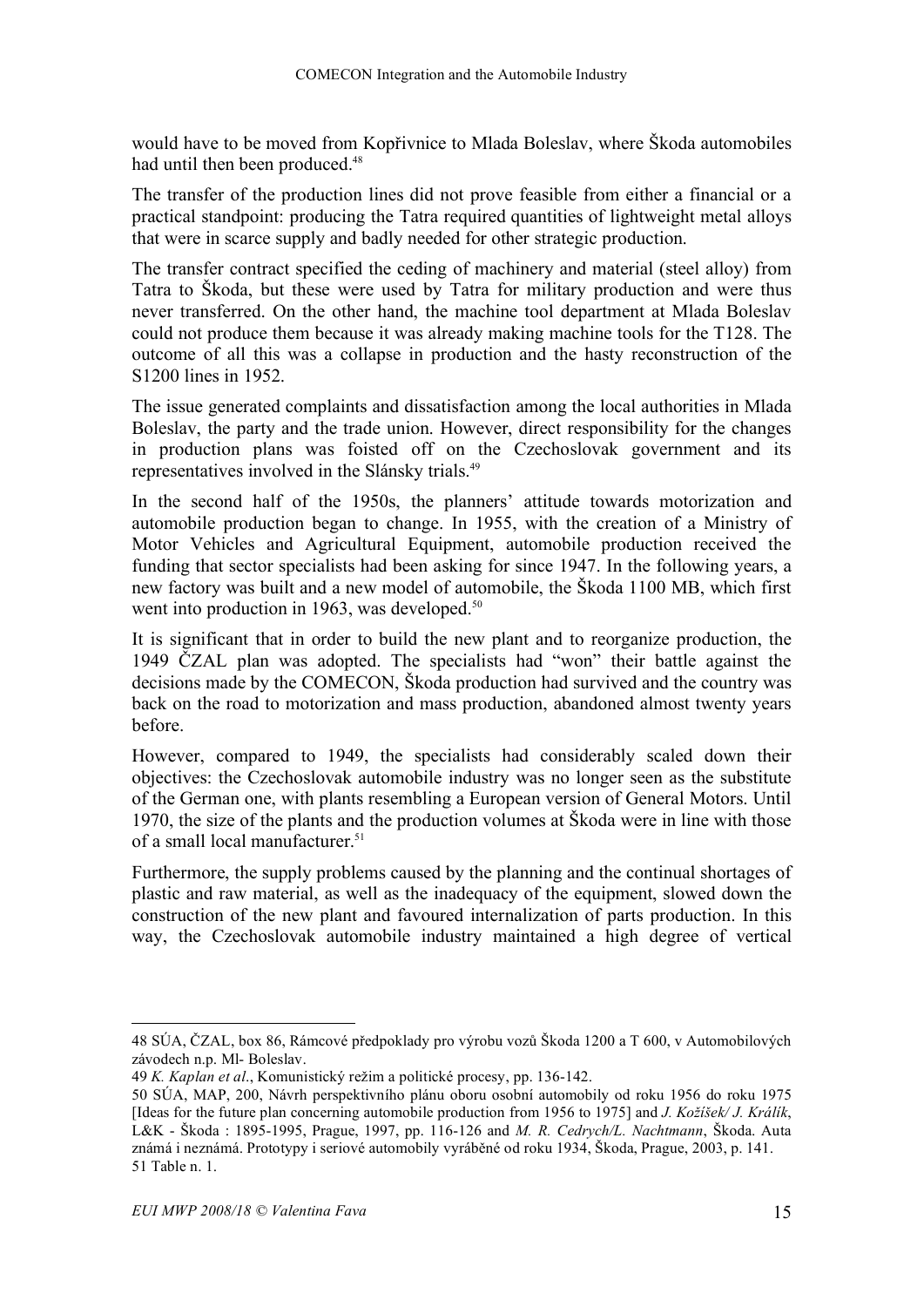integration until the seventies: most of the mechanical units were produced in series, corresponding to the number of vehicles the same enterprise intended to make.<sup>52</sup>

In addition, after 1965, the darkest misgivings of 1949 had become reality: the Czechoslovak automobile industry had lost its technological leadership among the member countries and would have to prepare to face competition on its home ground. After all, while the modernization of Czechoslovak automobile production lagged, the USSR, Poland and Rumania had negotiated licensing agreements and turnkey deals with Western firms.<sup>53</sup> In 1965, the Soviet government signed the so-called "Deal of the Century"- an agreement with Fiat: the Italian company was to provide technical aid and technology to build a huge plant, the VAZ, on the Volga River, which would produce  $660,000$  cars annually.<sup>54</sup> In the same year, Poland, whose tradition of licensing agreements with Fiat dated back to the interwar period, signed a new contract with the Italian firm to produce the Fiat 125, with a capacity of 70.000 units a year. In 1966, the Rumanian government signed an agreement with Renault for the construction of the Dacia plant.

Only Bulgaria and Hungary decided to specialize: following the Soviet-Hungarian specialization agreement, stipulated in 1964, Hungary abandoned car production and specialized in the production of Ikarus buses and some car parts for the entire COMECON, while Bulgaria specialized in electrical equipment, especially industrial forklifts.<sup>55</sup>

There was a final important attempt to coordinate German and Czechoslovak efforts concerning automobile production in the latter half of the 1950s. Unfortunately, after almost ten years of negotiation, it was abandoned. The Škoda documentation is, however, quite fragmentary, and the story of what happened and, above all, of why this plan failed, has still to be reconstructed. In any case, the East German producers also looked for cooperation with capitalist firms: while Trabant production of the P50, a 500 cc two cylinder vehicle, topped 100,000 units in 1970, in 1966, the Wartburg launched the model 353, 991cc, which was the result of a cooperation in body-making between the East German producer and French and West German firms and also of the introduction into the productive process of Western multi-purpose machinery.56

 <sup>52</sup> See for developments *T. Bauer/K A. Soos*, Inter-firm relations and technological change and *A. Havas*, Changing patterns of Inter- and Intra-regional Division of Labour: Central Europe's Long and Winding Road in *J. Humphrey/ Y. Lecler/ M.S. Salerno (eds.),* Global Strateges and Local Realities. The Auto Industry in Emerging Markets, Basingstokes, 2000, pp. 235-261.

<sup>53</sup> *G. Maxcy*, The Multinational Motor Industry, London, 1981, pp. 165-178.

<sup>54</sup> *S. Zhuravlev*, Between the Past and the Future. A History of the Togliatti automobile factory. Autovaz 1966 – 2005, Moscow, 2006.

<sup>55</sup> *Laux*, pp. 205-216.

<sup>56</sup> *W. Abelshauser*, Two Kinds of Fordism: On the Differing Roles of the Auto-mobile Industry in the Development of the Two German States, in *H. Shiomi/ K. Wada (eds.)*, Fordism Transformed, the Development of Production Methods in the Automobile Industry, Oxford 1995, pp. 290-291.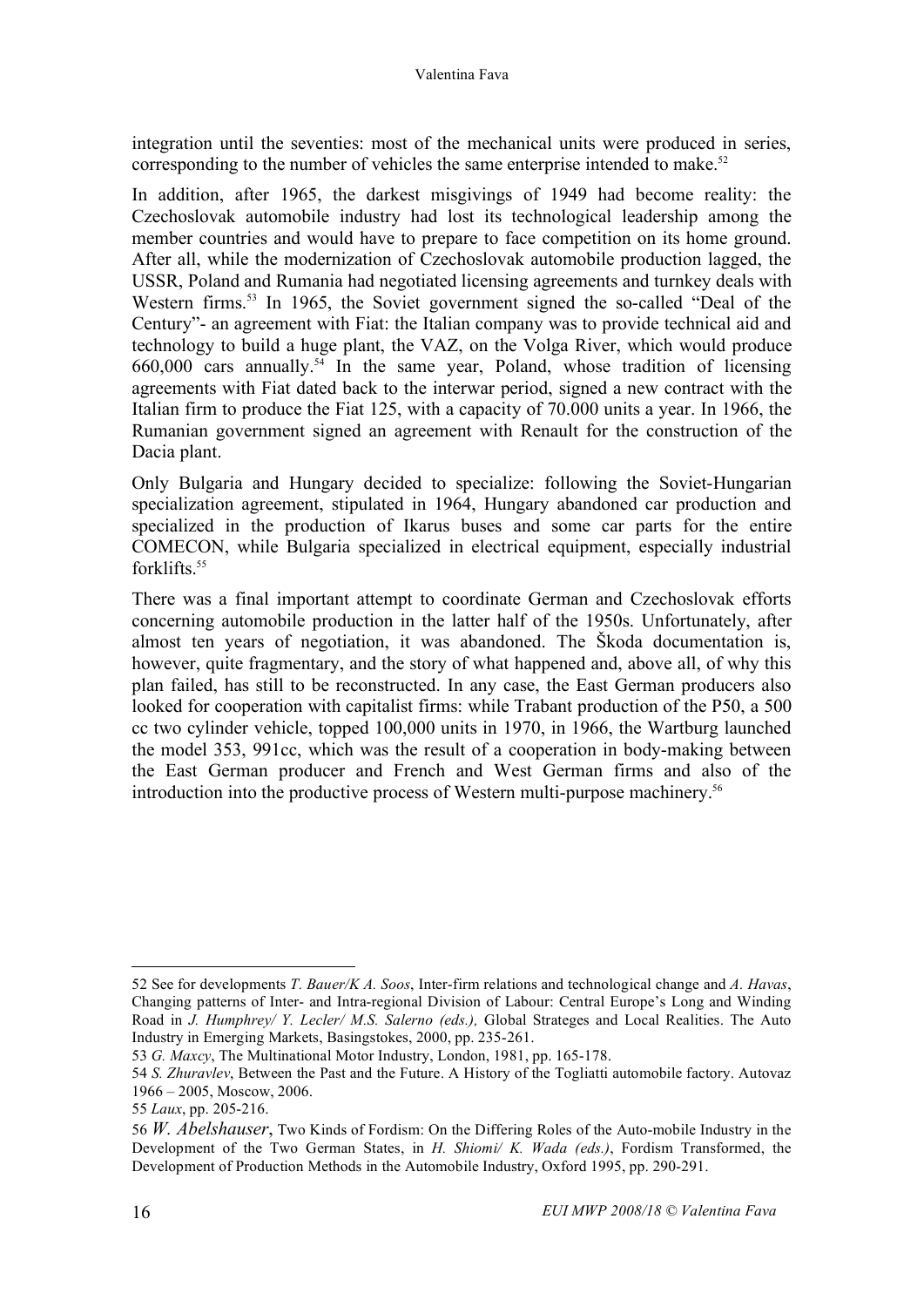#### **6. The Czechoslovak automobile industry in the 1960s and the new challenges of COMECON integration.**

The reconstruction of how COMECON policies exercised an impact on the development of the motor vehicle industry in the 1960s is heavily limited by the dearth and fragmentation of the documentation dealing specifically with COMECON and trade. In the Czechoslovak case, however, export data and documentation available in the Škoda archives help to advance some hypotheses on the effects of policies aiming at the reorientation of trade flows, a reorientation that became the real focus of COMECON's actions in the automobile sector from 1954 on. 57

Although the division of production plan among COMECON members had been realized only partially, as far as the reorientation of trade is concerned, from the 1960s onwards, the data reveal a gradual re-direction of Czechoslovak exports towards the COMECON countries, with East Germany becoming the first Czechoslovak partner, followed by Austria and in the late seventies by Hungary and Rumania. This trend became more significant after 1965 and in particular after 1973 (figure 3).

Was it the effect of the Soviet attempt to re-launch COMECON integration and re-direct trade flows? In the case of the automobile industry, it is still extremely difficult to answer this question unequivocally due to the incomplete nature of the data and related archival material.

The trade redirection towards Eastern and Central Europe did reflect the greater commitment of the member countries towards integration, but it could also be the result of changes in their attitudes towards motorization and of the widening of the overall Eastern European production and market (figure 3-4). Just to give an indication of this: Czechoslovak production increased from 24,463 units in 1950 to 154,454 in 1972, while Soviet production increased from 64,600 units in 1950 to 730,100 in 1972.<sup>58</sup>

In addition, we should consider the fact that the events occurring in the period 1949- 1955, and, subsequently, the difficulties caused by the shortage of materials that characterized the planned economy, profoundly undercut the competitiveness of Czechoslovak automobiles in an increasingly demanding Western marketplace.

The technical debate over the modernization of the automobile production in Czechoslovakia that took place in the years between 1955 and 1963 was almost entirely dominated by the problems involved in exporting to the capitalist countries and in the deteriorated quality of the Škoda products.

As has been shown elsewhere, the planners, though generally not very inclined to give heed to complaints from the technical experts, were especially sensitive to claims from Motokov, the enterprise in charge of foreign distribution. Especially with respect to the design of the new automobile, the interventions carried out during the late 1950s and 1960s were often the result of technical problems reported by foreign distributors.<sup>59</sup>

 <sup>57</sup> Research on these issues does present some limitations: the data from the Czechoslovak Ministry of Foreign Trade is unavailable, as well as that for Motokov, the agency that handled the exporting of automotive products, and the data available only reflect complete vehicles, not automobile components or the machinery needed to produce them.

<sup>59</sup> See table 1 and *W. H. Parker*, The Soviet Motor Industry.

<sup>60</sup> *V. Fava*, Motor vehicles vs. dollars.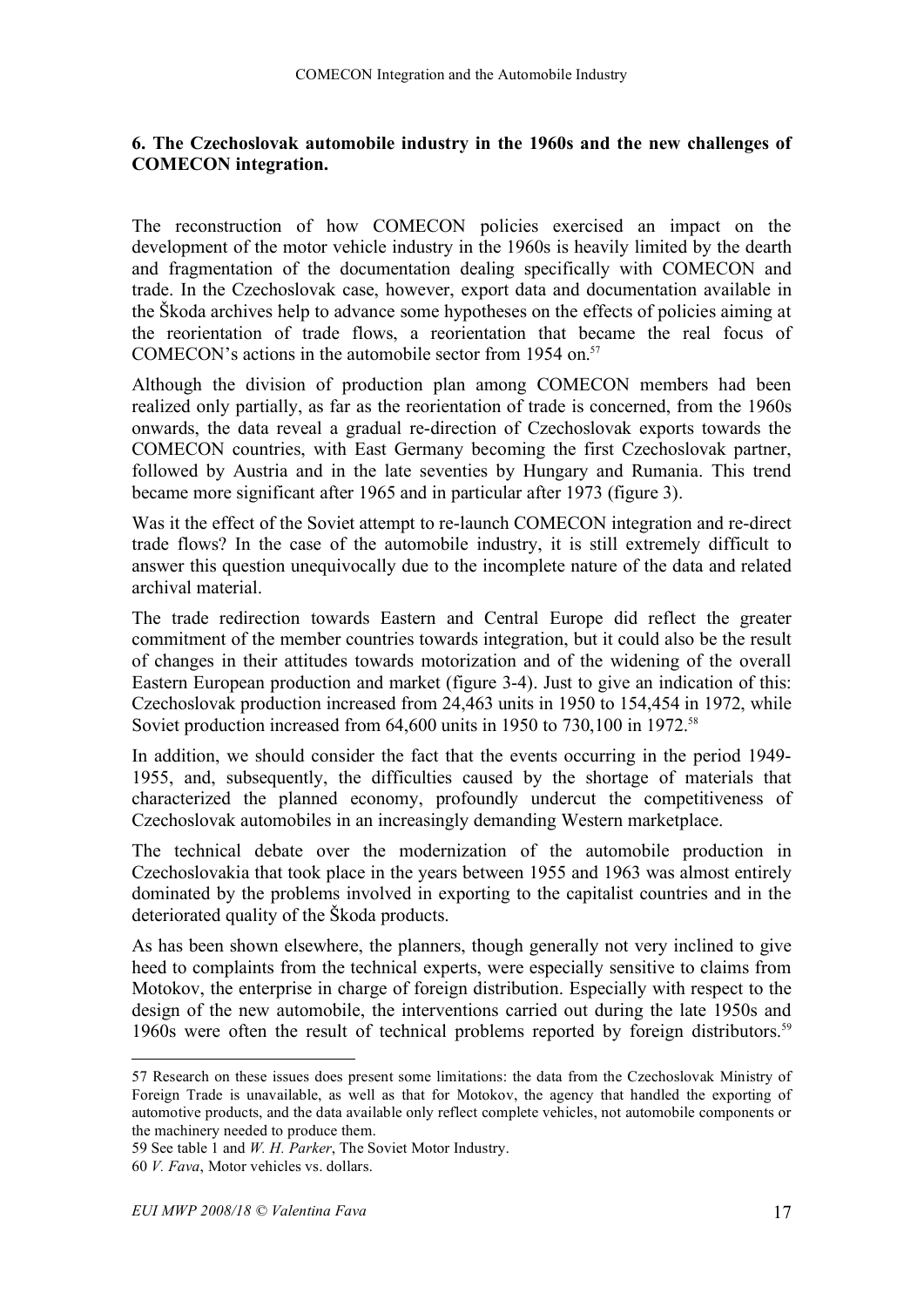Despite ideological considerations and COMECON efforts, for the Czechoslovak technicians developing new car models, the COMECON automobile "market", for most of the period considered in this paper, remained "second best". In this light, the trade data also mirror the Czechoslovak tendency to continue exporting to the neutral and capitalist countries, at least as long as the capitalist markets showed themselves to be receptive to Czechoslovak products.

After the late 1950s in Czechoslovakia it is possible to note a polarization in the manner in which problems related to industrial development and foreign trade in the motor vehicle industry were addressed: while the official propaganda backed closer cooperation with COMECON members, the debate at the ministerial and technical level still focused on how to make Czechoslovak goods of sufficient quality to be able to compete on international markets. Just before the invasion of Czechoslovakia, between 1966 and 1967, the new Škoda's technicians' projects related to the introduction of marketing departments and branded service stations: both of them seemed to be necessary to sell cars on the capitalist market.<sup>60</sup>

## **7. Conclusions**

In the 1950s, the development of the automobile industry encountered many difficulties in each of the socialist European countries and, at the end of the decade, the Eastern European automobile industry was almost completely dependent on Western technology. While Western producers were introducing automation and improving the ratio between weight and petrol consumption, in the Soviet Union and in Czechoslovakia, producers were counting on generic machinery, intensive use of scarce and semiskilled manpower and Taylorist measures to foster order and hierarchy and, finally, models which were heavy and expensive to run.

This paper argues that the uneven fate of the socialist automobile sector depended on the contradictions that characterized the first stage of the COMECON negotiations (1949-1954).

In trying to contribute to an understanding of how this happened, the paper argues that, in 1949, a technically affordable and ideologically coherent COMECON project of product specialization and coordination of productive plans in the automotive sector did exist but it was rejected by the COMECON bureau.

The paper sheds light on the reasons that led to the rejection of this plan. From the documentation available, it seems that COMECON policies towards the automobile industry were determined less by an ideological condemnation of the individual motorization than by the urgency of the Soviets to cut relations between the satellite countries and the West (including Yugoslavia), as well as the conflict between the member nations, whose integration programs had contrasting aims. However, according to this study, once the Czechoslovak plan was rejected, the COMECON bureau proved incapable of elaborating an alternative technically affordable project to organize the division of production plans in the automotive sector.

 <sup>61</sup> Ibid.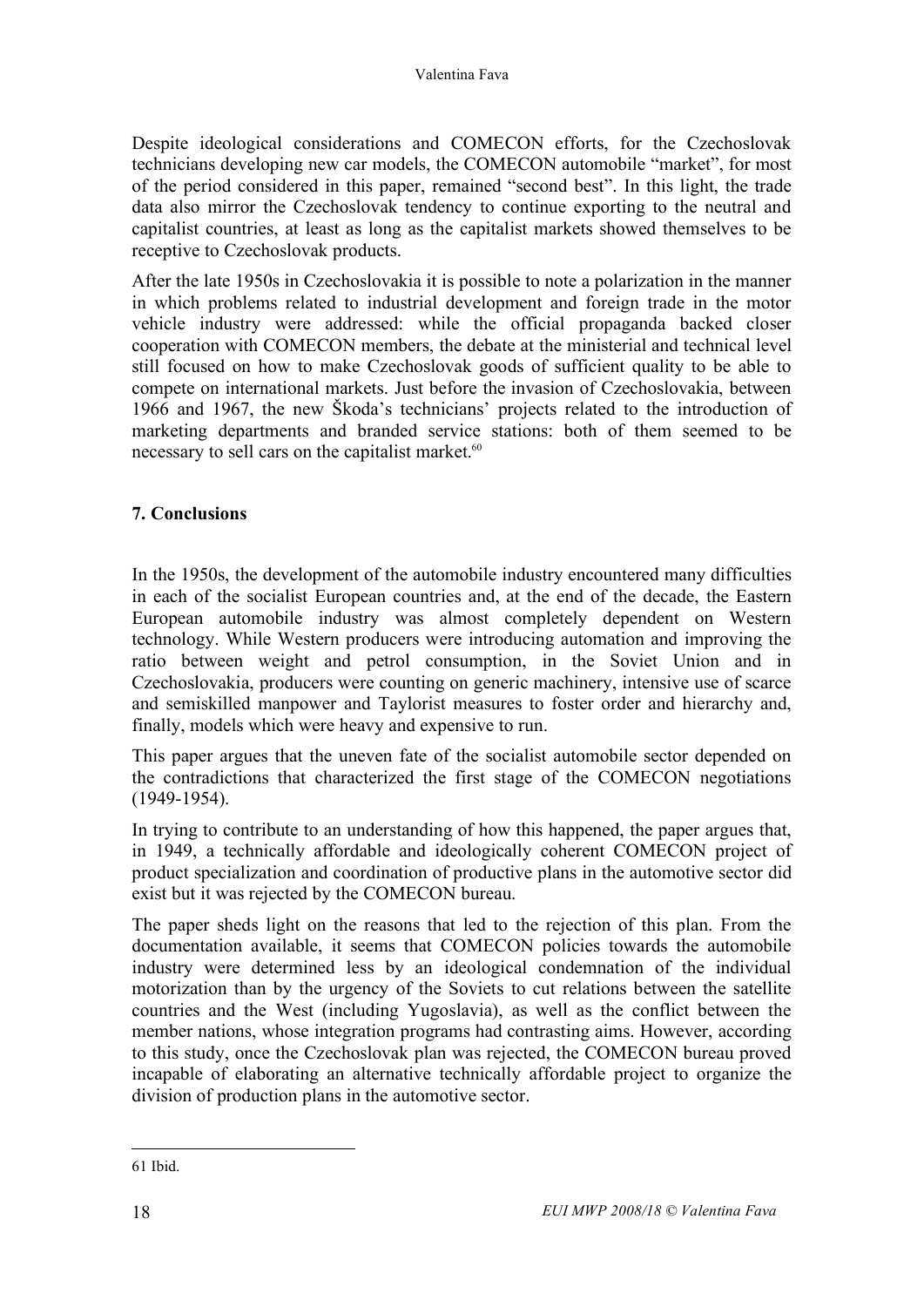The fate of the automobile industry in the COMECON area was thus not determined by a strategy following a coherent political vision but by contradictory, "day by day" and often technically unsustainable measures. The failed implementation of the Tatraplan represents a quite clear example of it: the transfer of the Tatra production lines to the Skoda plant led to the collapse of automobile production- a consequence unintended but well anticipated by the Czech specialists - and stimulated the strong resistance of workers, trade unions and specialists. After a few months, the Tatraplan was cancelled and the factory went back to the old organization of production.

However, despite its discontinuity and lack of long and short term perspective, the COMECON intervention did hamper the further development of automobile production in Czechoslovakia. The Tatraplan, combined with the introduction of the planned economy, the emphasis on heavy industry and the introduction of Soviet management methods, contributed to the creation of an enormous gap in the development of the Western automobile industry and that of socialist Europe. Despite the existence of facilities and plans to re-construct the industry, in Czechoslovakia, research as well as technical modernization were blocked for more than a decade (1949-1963). The introduction of mass production and automation technology lagged behind, trapping the Czechoslovak automobile industry in the "Fordism in one country" described by Abelshauser in the Eastern German case.<sup>61</sup>

 <sup>64</sup> *Abelshauser*, p. 292; there is another component of the idea of "Fordism in one country" that is not tackled here, and that has to do with the Fordist "pay compromise", but this goes beyond the scope the present contribution.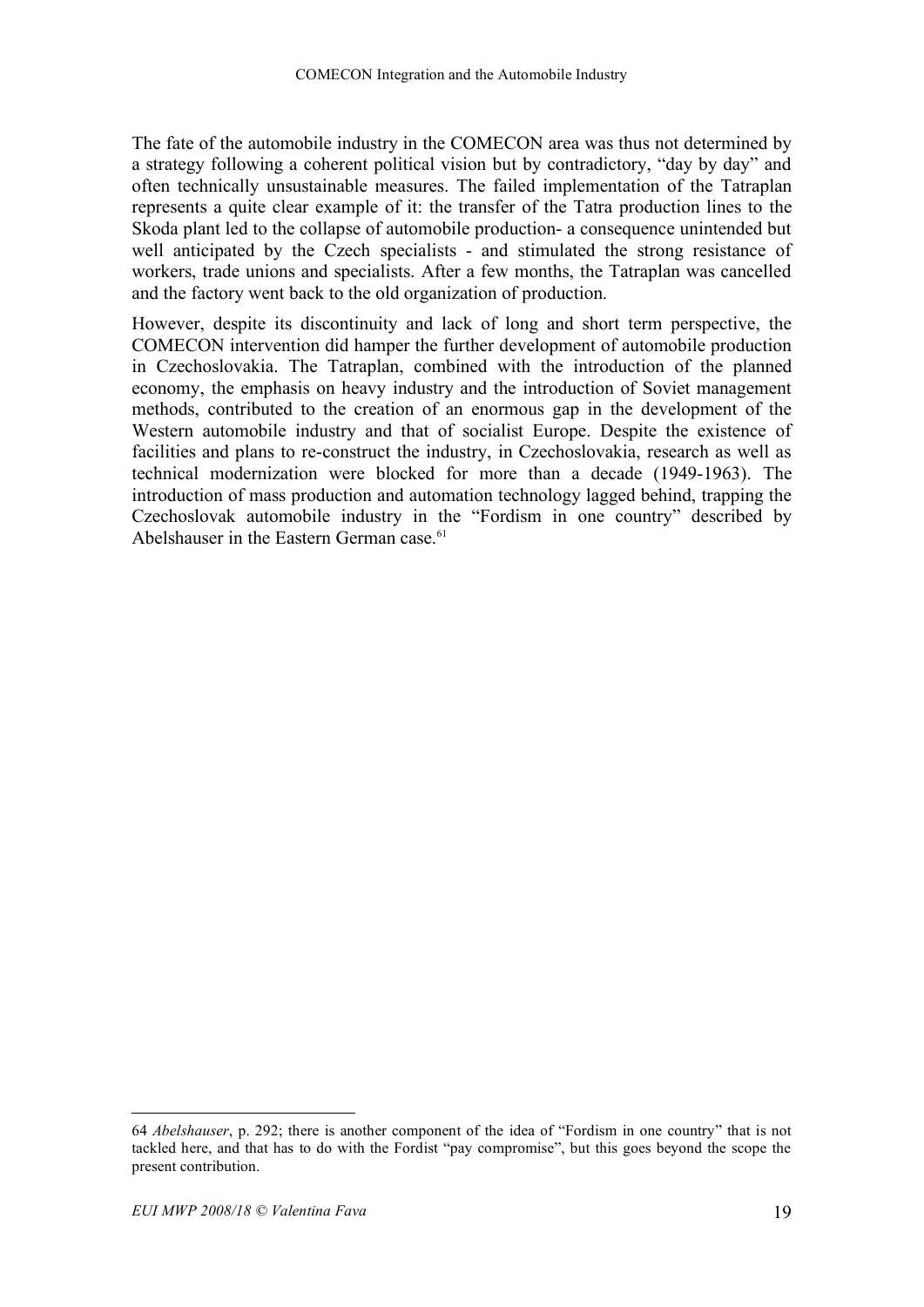| Year Czechoslovak<br>Automobile | Czechoslovak<br><b>Automobile Exports</b> |
|---------------------------------|-------------------------------------------|
| Production                      | (Units)                                   |
| (Units)                         |                                           |
| 1948 17.971                     | 7.074                                     |
| 1950 24.463                     | 19.380                                    |
| 1951 17.064                     | 13.504                                    |
| 1952 6.295                      | 6.762                                     |
| 1953 7.300                      | 6.167                                     |
| 1954 5.375                      | 4.776                                     |
| 1955 12.530                     | 9.441                                     |
| 1956 25.068                     | 14.718                                    |
| 1957 34.561                     | 15.858                                    |
| 1958 43.439                     | 25.037                                    |
| 1959 50.605                     | 30.875                                    |
| 1960 56.211                     | 30.556                                    |
| 1961 58.840                     | 33.954                                    |
| 1962 64.325                     | 34.741                                    |
| 1963 56.477                     | 37.047                                    |
| 1964 42.115                     | 25.419                                    |
| 1965 77.705                     | 49.195                                    |
| 1966 92.717                     | 51.331                                    |
| 1967 111.718                    | 55.728                                    |
| 1968 125.517                    | 60.527                                    |
| 1969 125.517                    | 60.713                                    |
| 1970 142.858                    | 73.909                                    |
| 1971 149.016                    | 72.234                                    |
| 1972 154.454                    | 88.638                                    |
|                                 |                                           |
|                                 |                                           |

*Table n.1: Czechoslovak automobile production and exports (1948-1972)*

Source: Statistická Ročenka Republiky Českosovenské (1957-1973).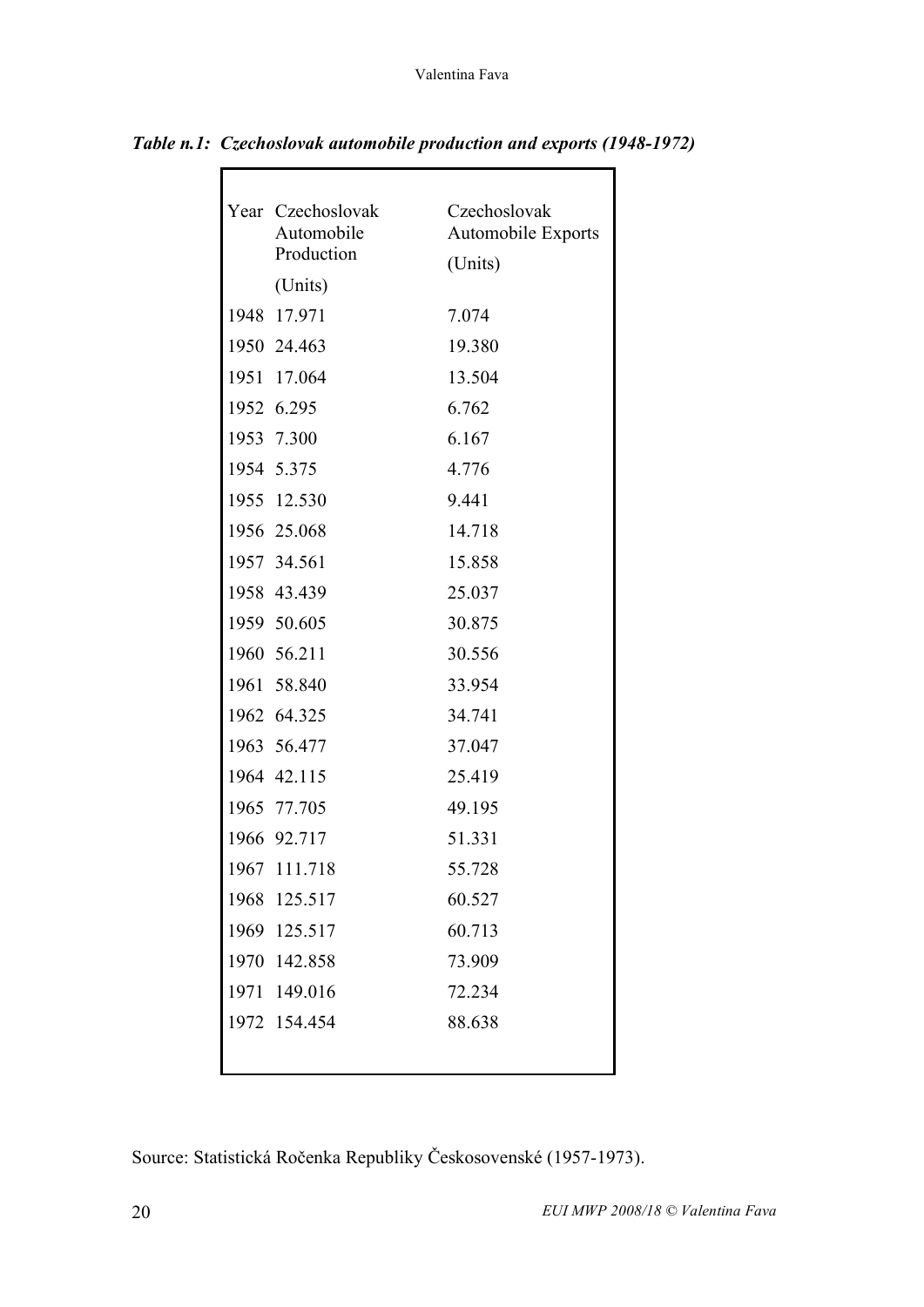*Figure n. 1: Production / Exports (%) (1948-1972)*



Source: Statistická Ročenka Republiky Českosovenské (1957-1973).

*Figure n. 2: Czechoslovak automobile production and exports (%)*



Source: Statistická Ročenka Republiky Českosovenské (1957-1973)